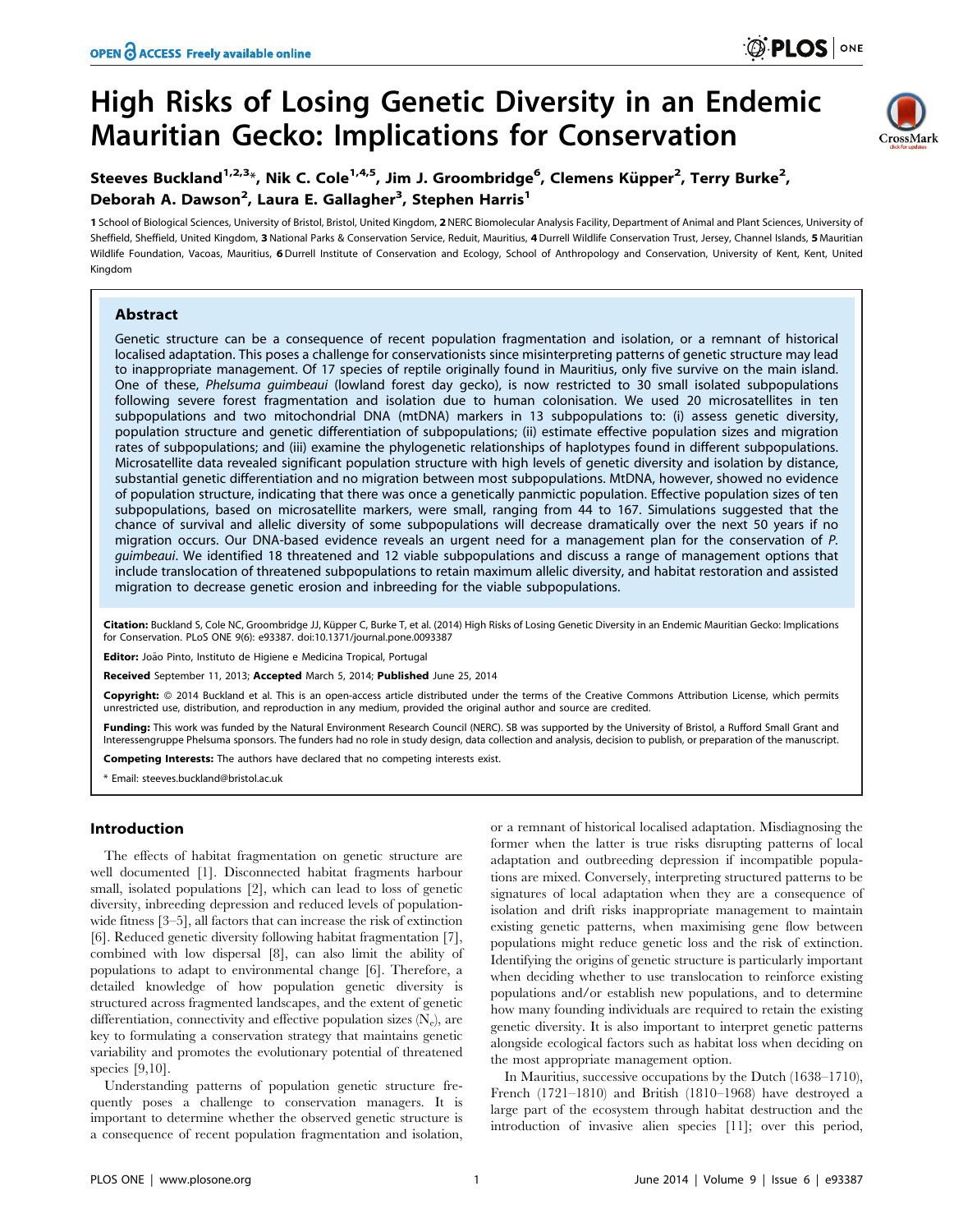Mauritius has experienced one of the highest known rates of extinction in the world [11]. Of the 17 described species that once formed a rich endemic terrestrial reptile community [12], only five remain on mainland Mauritius (five are extinct, the other seven only survive on small offshore islands). Four of the species still found on the mainland are day geckos (Phelsuma), and these support a wide range of ecological functions such as pollination, predator-prey dynamics and seed dispersal [11]. Phelsuma guimbeaui (lowland forest day gecko) is the species most vulnerable to extinction. It persists in only 30 small and isolated subpopulations, many of which may be lost within the next decade due to increasing urbanisation, habitat loss, and the impact of invasive species such as Phelsuma grandis (giant Madagascar day gecko), introduced to Mauritius in the 1990s (Buckland et al., submitted).

Here, we characterise genetic diversity and structure for P. guimbeaui and consider the most appropriate strategy for its longterm conservation. We used a suite of microsatellite markers for P. guimbeaui [13] and two mtDNA markers to: (i) quantify levels of genetic diversity, the extent of population structure and genetic differentiation within and between subpopulations; (ii) estimate effective population size for each subpopulation and the degree of gene flow (migration); and (iii) examine the phylogenetic relationships of haplotypes among the different subpopulations. We evaluated whether the levels of genetic structure and diversity reflected recent or ancestral patterns, and interpret our findings in the light of the well-documented chronology of habitat loss recorded in Mauritius by the early European colonists. We then used simulations to: (iv) estimate the probability of survival and retaining rare alleles in a subpopulation; and (v) estimate the number of individuals that should be translocated initially from a subpopulation, and the number of geckos that need to be translocated at timed intervals thereafter, to form a new population without loss of genetic variation. Finally, we make recommendations for the short- and long-term genetic management of P. guimbeaui.

## Methods

#### Ethical statement

The capture and tissue sampling were approved by the University of Bristol's Ethical Review Committee (University Investigation Number UB/11/031) and the National Parks and Conservation Service, Ministry of the Agro-Industry, Mauritius.

#### Study sites and field methods

For the purpose of this study, we defined a subpopulation as inhabiting a piece of wooded habitat separated by barriers such as a major road, large area of agriculture, non-habitable planted/ non-planted exotic trees such as Pinus taeda (loblolly pine) and Psidium cattleianum (strawberry guava), or human habitation. Between 2007 and 2009, we searched the western part of Mauritius and found a total of 30 subpopulations (Figure 1) covering areas ranging in size from 0.006 to 1 km<sup>2</sup>. Twelve of the 30 subpopulations were in the Black River mountains in highquality native forest  $(>90\%$  native cover).

From 17 January to 2 September 2011, samples were collected from 13 accessible subpopulations for which we could obtain permission. Geckos were captured by hand or with a nylon noose on the end of a telescopic pole. The tail tip  $(\sim 5 \text{ mm})$  was removed with a sterile scalpel blade, placed in a labelled 1.5 ml microfuge tube containing 94% alcohol and stored at  $-20^{\circ}$ C. We only caught one gecko in subpopulation L11 and three each in L12 and L13 (Figure 2); these were not included in the microsatellite analyses. Sample sizes in the other ten subpopulations ranged from 29 to 37. The nearest-neighbour distances among these ten subpopulations ranged from 0.6 to 27.3 km, and the area of each subpopulation ranged from  $0.002$  to  $0.5 \text{ km}^2$  (Figure 2).

#### DNA extraction and microsatellite amplification

DNA was extracted using an ammonium acetate salt precipitation protocol [14]. The quality and integrity of the DNA was evaluated by gel electrophoresis. DNA concentration was quantified using a Fluostar OPTIMA (Bmg Labtech Ltd, Aylesbury, UK).

We selected 41 polymorphic microsatellite loci with high amplification success, developed specifically for  $P$  *guimbeaui* [13]. We amplified 312 samples in 2 ul multiplex polymerase chain reactions (PCRs) comprising  $ca$  10 ng DNA, 1 µl Qiagen Master Mix (Qiagen Ltd, Manchester, UK) [15],  $0.2 \mu M$  reverse primer,  $0.2 \mu M$  forward fluorescent primer, and covered by mineral oil. PCRs were conducted with touchdown cycling conditions detailed in [13]. The resulting fragments were sized using an ABI 3730 48 well capillary DNA Analyser (Applied Biosystems, Foster City, CA, USA) and genotypes scored in GENEMAPPER v3.7 (Applied Biosystems, Foster City, CA, USA). The 41 loci were subsequently subjected to an elimination process whereby unsuitable loci were dropped from further analyses (see Results).

#### Microsatellite analyses

Forty samples were randomly selected, re-PCRed and genotyping error rates per allele [16] estimated using MICROSATEL-LITE TOOLKIT [17]. Large allelic dropout and stutter-band scoring errors were investigated in MICRO-CHECKER v2.2.3 [18]. We used ML-RELATE [19] to identify 55 full- and half-sib relationships, which were excluded since their inclusion could bias the population structure results [20]. We tested whether microsatellite loci were under selection using LOSITAN [21] and subsequently removed any markers so identified. All loci were tested for deviation from Hardy-Weinberg (HW) equilibrium and all pairs of loci tested for linkage disequilibrium (LD) in each subpopulation using GENEPOP v4.0.10 [22]. False discovery rate [23] was used to correct P values in multiple tests. The null allele frequency per locus was estimated using CERVUS v3.0 [24].

To detect genetic diversity within each subpopulation, the number of different alleles, mean number of different alleles  $(N_A)$ , allelic richness  $(A_R)$  and private allelic richness  $(P_A)$  were calculated using a rarefaction approach in the software HP-RARE [25]. The mean observed  $(H<sub>O</sub>)$  and expected heterozygosities  $(H<sub>E</sub>)$  for each subpopulation were estimated in CERVUS v3.0 and the mean inbreeding coefficient  $(F_{IS})$  was calculated using GENETIX v4.05 [\(http://kimura.univ-montp2.fr/genetix/](http://kimura.univ-montp2.fr/genetix/)), based on 10,000 permutations. Differences in  $A_R$  and  $H_E$  were examined using a parametric ANOVA conducted in R 2.15.3 (R Development Core Team 2013).

Three different analyses were used to assess population structure. First, the Bayesian clustering software STRUCTURE v2.3.2 [26] was used. This uses a Markov Chain Monte Carlo (MCMC) approach to assign individuals to their most likely genetic cluster (K) and we used the admixture model with correlated allele frequencies [27]. Ten independent runs of 1,000,000 MCMC iterations, each with a burn-in of 500,000 generations, were explored. No prior information was provided on the geographical locations of samples [26]. The model with the highest log posterior probability  $Pr(X|K)$  [26] and highest delta K [28] was examined to identify the most likely value of K. These two parameters were computed using the online version of STRUCTURE HARVESTER [29]. CLUMMP v1.1.2 [30] was then used to infer the global cluster membership (Q) by averaging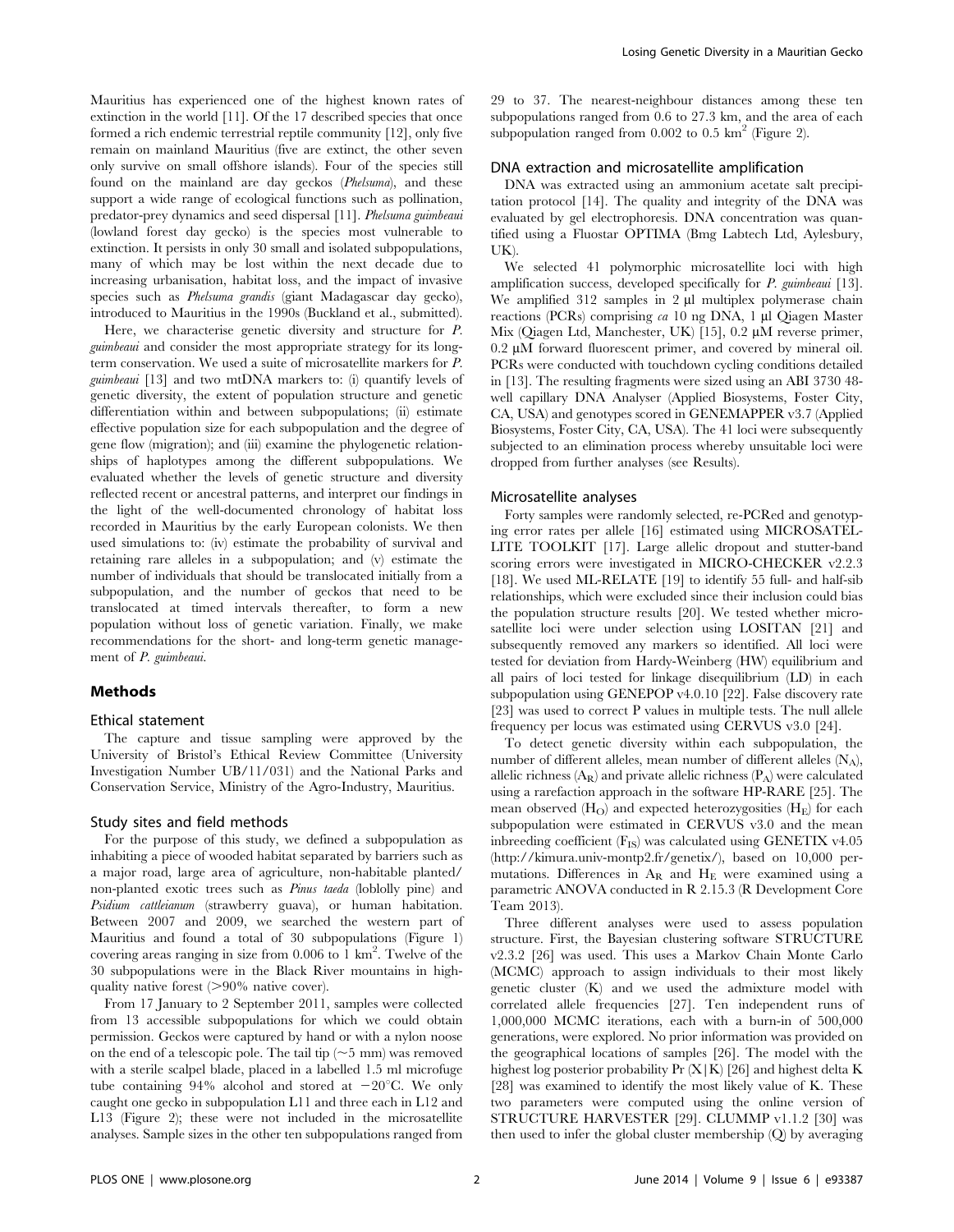

Figure 1. Pattern of deforestation in Mauritius from 1773 to 1997. The red dots indicate the 10 subpopulations for which both microsatellite and mtDNA analyses were conducted, and the yellow dots the three subpopulations for which only mtDNA analyses were carried out. The blue stars mark subpopulations not sampled and the black region within the purple dotted line on the 1997 map shows the Black River mountains. All subpopulation locations were transposed by 1 km. doi:10.1371/journal.pone.0093387.g001

the results from the independent runs. Clusters were visualised as bar plot charts in DISTRUCT v1.1 [31]. Second, we used TESS [32] to infer the degree of population structure. TESS uses spatial information regarding the location of each individual together with its genotype. For each K value (2–10), an admixture model with ten independent runs of 100,000 sweeps and a burn-in of 20,000 was performed. The lowest deviance information criterion (DIC) was used to choose the best-fitting model. Third, we used the Bayesian assignment method in GENECLASS2 [33] and population assignment was conducted as in [34] with type 1 error set to 0.05, using 1,000 iterations and simulation computation [35].

Weir and Cockerham's  $F_{st}$  [36] values were used to assess population genetic differentiation: a pairwise  $F_{st}$  matrix was computed and statistical significance estimated with a permutation test of 9,999 replicates in GenAlEx 6.5 [37]. A hierarchical Analysis of Molecular Variance (AMOVA) [38] was used to establish the major sources of genetic variation. The statistical significance of the AMOVA was assessed with 9,999 permutations in GenAlEx 6.5. The software SPAGeDi v1.3 [39] was used to investigate patterns of isolation by distance (IBD) [40]: this was visualised by plotting pairwise genetic distances  $(F_{st}/(1-F_{st})$  against the log-transformed geographical distances among the ten subpopulations.

To determine whether levels of genetic diversity (i.e.  $A_R$  and  $H<sub>E</sub>$ ) were related to patterns of habitat loss and isolation, we

compiled data on forest cover between 1773 and 1935 from [41] and in 1997 from [42]. The habitat maps were then digitised in ARC GIS 10.1 (ESRI, Redlands, CA, USA). Only the 1997 map was accurately georeferenced as the others were originally hand drawn in the 1940s from historical records of logging and cane production (Figure 1). We then tested whether genetic diversity was related to the time for which subpopulations had been isolated using Pearson's coefficient of correlation in R 2.15.3. We assumed that the loss of native habitats prevented natural migration and eventually reduced genetic diversity. P. guimbeaui is a habitat specialist and is mostly reliant on native habitats that have high tree diversity and tall, large trees with cavities (Buckland et al., submitted). The maximum dispersal distance of 28 adult P. guimbeaui monitored for a year was  $\leq 15$  m (S. Buckland, unpublished data). There are no data on dispersal in sub-adult and juvenile P. guimbeaui, but the maximum recorded dispersal distance for *P. ornata* (ornate day gecko), a similar-sized Mauritian species, was 87 m [43]. While *P. guimbeaui* also persists in the presence of four exotic tree species, i.e. Eucalyptus tereticornis (eucalyptus), Haematoxylum campechianum (campeche), Mangifera indica (mango) and Terminalia arjuna (terminalia), these trees are usually scattered and probably act as ecological traps; there are no data on the density of P. guimbeaui in these exotic plantations, and it has never been recorded on buildings or in agricultural land.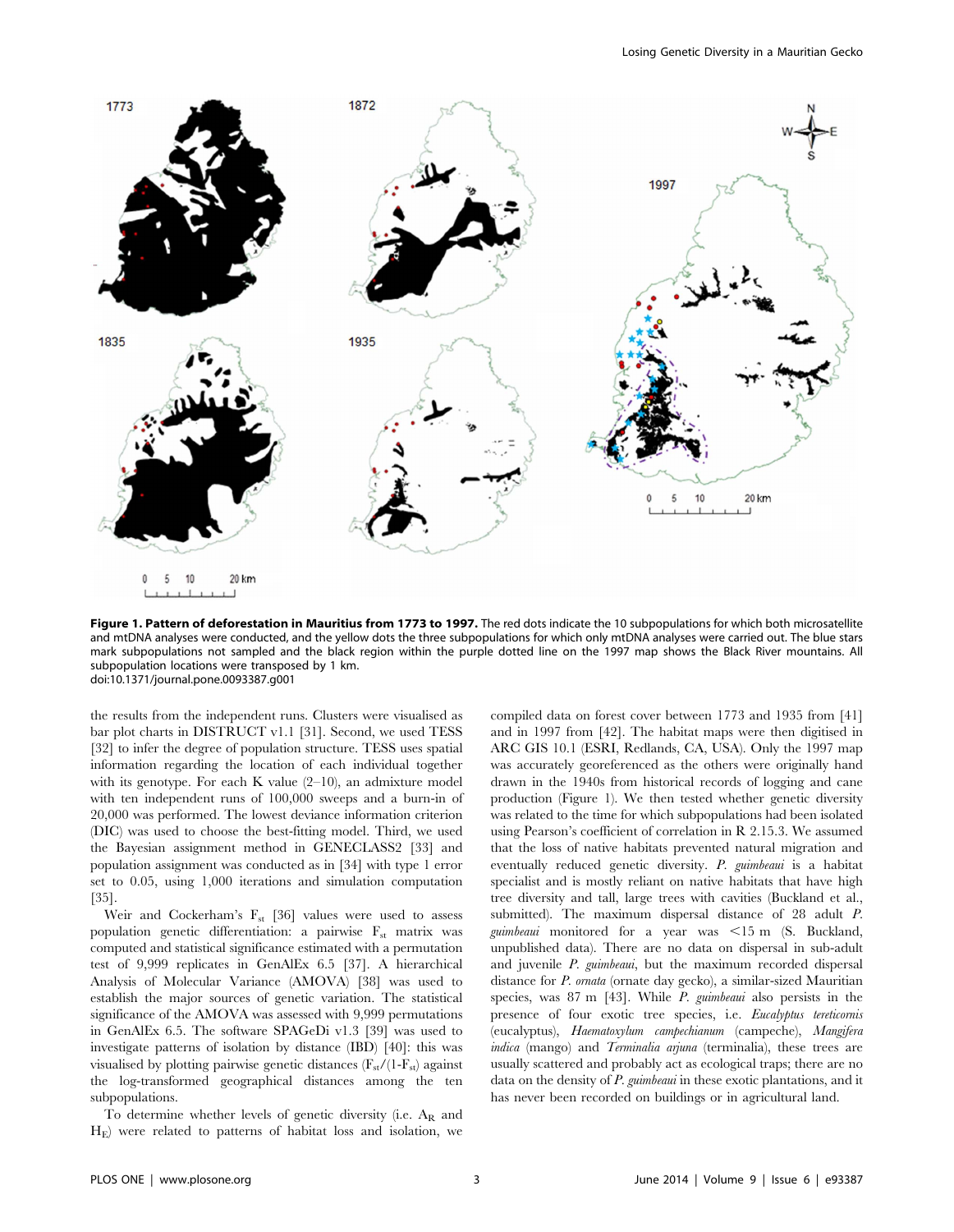

Figure 2. Location and assignment to genetic clusters of ten subpopulations of Phelsuma guimbeaui. a Subpopulations used for the microsatellite analyses. Colours in the pie charts indicate the proportion of genetic clusters identified using STRUCTURE 2.3.2. The three subpopulations only used for mtDNA analyses (L11, L12 and L13) are also shown in Figure 2a; subpopulations marked with an asterisk are in the Black River mountains. **b** Bar plots showing the genetic identity of individual samples generated using STRUCTURE 2.3.2. c Bar plot output from TESS with each subpopulation's labelling assignment (%) from GENECLASS2 shown below. The box gives details of each subpopulation (Subpop): vegetation (Veg) was classified as exotic campeche forest (C), exotic eucalyptus forest (E), exotic mango orchard (M), native forest (N) and exotic terminalia forest (T); size is the area  $(km^2)$  occupied by each subpopulation. doi:10.1371/journal.pone.0093387.g002

#### Effective population size and contemporary migration

Ne was estimated using two different techniques. First, we used a point estimate approach using LD in N<sub>e</sub> ESTIMATOR [44]. Second, a coalescent computation as implemented in MIGRATE [45] was used, in which the following settings were applied: slice sampling with uniform theta prior boundaries of 0 and 100; a Brownian microsatellite model and constant mutation rate; four static chains (default temperatures); and Watterson estimator theta initially estimated from  $F_{st}$ . We carried out four independent runs with 5,000,000 iterations after an initial burn-in of 1,000,000 iterations. The software BOTTLENECK v1.2.02 [46] was also used to detect any recent decline in  $N_e$ . We used a general vertebrate multiple step mutation rate  $\left( p_{g}=0.22\right)$  [10] and a reptile multiple step mutation rate  $(p_g = 0.46)$  [47].

Three different techniques were used to estimate contemporary rates of migration between the subpopulations. First, we used a Bayesian approach implemented in BAYESASS v1.3 [48]. The number of iterations was set at 20,000,000, with an initial burn-in of 5,000,000 and a thinning of 2,000 chains. The delta value for allele frequency and inbreeding was kept at the default value of 0.15 and migration was changed to 0.1. Five independent runs were conducted to test for convergence and consistent results. Second, we used GENECLASS2 to detect first-generation migrants. We used the simulation algorithm in [35] and specified L\_home as the likelihood criterion, where the number of simulated individuals and type 1 error were set at 10,000 and 0.05, respectively. Third, prior information about the locations of individuals was supplemented using the USEPOPINFO model and MIGRPRIOR was set at 0.001 to output estimates of migration between subpopulations in STRUCTURE v2.3.2 [49].

#### Estimating risks of extinction and retention of rare alleles

We first used simulations in the R package AlleleRetain [50] to estimate the probability of survival and retaining rare alleles in each subpopulation. We also estimated the number of individuals that would need to be translocated per subpopulation to retain the maximum number of rare alleles. We used the estimated size of each subpopulation, obtained by multiplying  $N_e$  by ten [51], and life-history information such as age of maturity and mating system from field and captive data (N. Cole, R. Budzinski and S. Budzinski, unpublished data). The R codes with history information for the simulations are given in Table S1. To evaluate different possible interventions to minimise the risks of extinction and capturing the maximum number of rare alleles in a translocated population, we investigated the following scenarios: (i) the initial number of translocated individuals; (ii) the number of assisted migrants after translocation; and (iii) the frequency at which assisted migrants were translocated, where assisted migrants were geckos translocated in subsequent years after the initial translocation, and the frequency at which assisted migrants were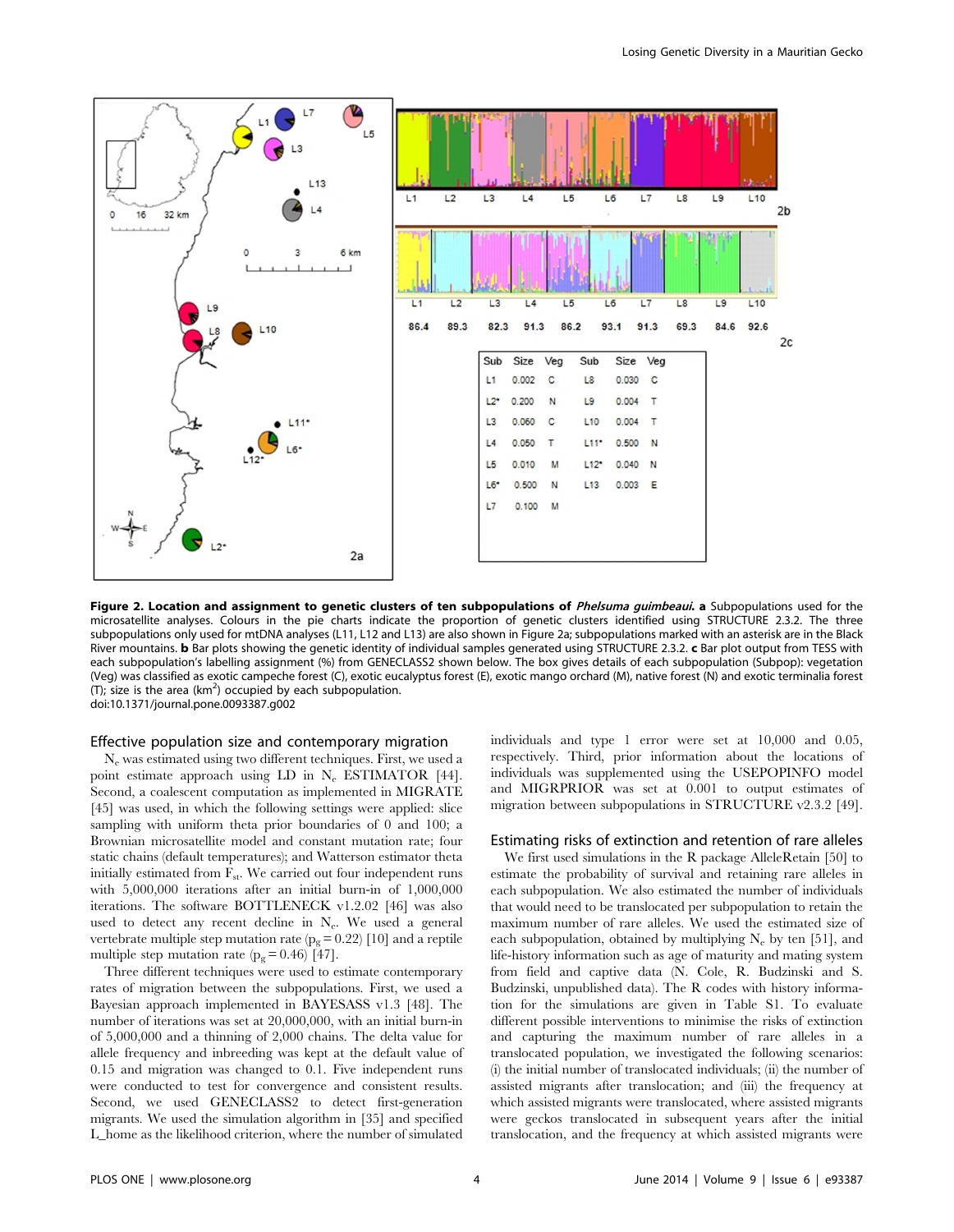translocated is the number of years after the initial translocation when assisted migrants were translocated. All simulations were conducted across 1,000 replications over a 50-year period.

## Mitochondrial sequencing

Partial regions of cyt  $b$  and 16S rRNA, two mitochondrial genes frequently used in phylogenetic research [52], were amplified in a 10 ml reaction mixture containing 10 ng of DNA, 5 ml of Mytaq HS DNA Polymerase Mix (Bioline Reagents Ltd., London, UK) and  $4 \mu$ M of each primer. Primers were designed for mtDNA loci in Primer3 [53] (Table S2). Cycling parameters consisted of an initial denaturation at  $95^{\circ}$ C for 60 s and 34 cycles starting with denaturation at  $95^{\circ}$ C for 15 s, annealing at  $59^{\circ}$ C for 15 s and final extension at  $72^{\circ}$ C for 10 s. The presence of amplified product was confirmed by visualising a fraction of the product on an agarose gel. PCR products were cleaned up with Exo-SAP-IT (Amersham Biosciences, Piscataway, NJ, USA), precipitated with ethanol and sequenced using the Big Dye Terminator v3.1 Cycle Sequencing Kit on an ABI 3730 DNA Analyser (Applied Biosystems, Foster City, CA, USA).

#### Mitochondrial DNA analyses

The start and end of sequences were trimmed. A consensus sequence was obtained by aligning the forward and reverse sequence for each individual in CodonCode Aligner (CodonCode Corporation, Dedham, MA, USA) and complementary alignment was conducted in MEGA v5.05 [54] using the ClustalW algorithm. Mitochondrial DNA sequences were concatenated in Geneious (Biomatters Ltd, Auckland, New Zealand). To quantify the genetic variation in the concatenated sequences, haplotype diversity (H) and nucleotide diversity  $(\pi)$  [55] were calculated using DnaSP v5.10.01 [56]. AMOVA and  $F_{st}$  were calculated in GenAlEx 6.5; analyses were performed separately per subpopulation (one to eight individuals) and for the entire population.

Phylogenetic trees of different haplotypes were inferred by applying the maximum-likelihood method in MEGA 5.05 [54] and a Bayesian approach in MRBAYES [57]. MODELTEST v3.7 [58] was used to find the best-fit model of evolution according to the corrected Akaike information criterion (AICc): models were  $GTR + G$  and  $HKY + G$  for cyt b and 16S rRNA, respectively. For maximum likelihood, a phylogenetic tree with 1,000 bootstraps was used to explore the robustness of tree topology. Bayesian analysis was conducted with four chains of 10,000,000 replications, with sample frequency of 2,000 and discarding the first 25% of replicates as burn-in. Two independent runs were conducted to produce a consensus tree that we used to explore relationships between haplotypes. We considered the runs as having converged when their split frequency was  $\leq 0.01$  and the potential scale reduction factor was close to 1 [57]. The tree was rooted with P. ornata (Genbank AY221451.1). We also built a statistical parsimony network using TCS v1.7 [59]. Sites with missing data (nucleotides and gaps) were not considered when sequences were collapsed into haplotypes.

Neutrality tests (Tajima's D and  $F_S$ ) [60,61] and pairwise mismatch distribution were used to detect any signal of recent demographic expansion or increase from a founder population. Geographical regions with negative neutrality indices and unimodal mismatch distributions are expected to show demographic expansion [62]. The raggedness statistic, r, was used to test whether the observed mismatch distribution was significantly different from the expected unimodal distribution [63]. All analyses and tests for significance were performed in DnaSP v5.10.01 with 10,000 coalescent simulations.

To compare the genetic diversity of P. guimbeaui with other species of the same genus, we compared  $\pi$  between homologous 464-bp cyt b sequences from P. guimbeaui, two subspecies of Phelsuma astriata (Seychelles small day gecko) and three subspecies of Phelsuma sundbergi (Seychelles giant day gecko), all of which are common in the Seychelles [64].

## Results

## Amplification success and genotyping errors

Amplification success of loci varied from 83.0 to 100.0% (mean  $\pm$  SD 96.2 $\pm$ 3.7%), except for *Pgu 043*, which amplified only 57.6% of the time and so was excluded from subsequent analyses (Table S3). Amplification success (proportion of loci amplifying) varied across samples from 61.7 to  $100.0\%$  (mean  $\pm$  SD  $93.7\pm6.1\%$ ). Sampled individuals with an amplification success of less than 70.0% were excluded from the analysis. Loci Pgu 005 and Pgu 033 were discarded because of stutter-band scoring errors. Three loci, Pgu 009, Pgu 017 and Pgu 040, displayed minor evidence of genotyping errors, with a maximum error rate of 0.033 per allele (Table S3); these loci were retained because of the relatively low mean error rate of 0.004 for all 41 loci. After screening for data quality, a total of 260 geckos genotyped at 38 loci were retained for subsequent testing for HW disequilibrium, LD and the presence of null alleles.

## Selection of loci for population genetic analyses

Significant LD was observed in three pairs of loci. However, we retained these loci because the LD was not consistently high across all subpopulations. The number of loci in HW disequilibrium (Table S4) and significant null alleles (proportion  $>0.1$ ) in the different subpopulations (Table S5) varied from zero to ten. Only loci showing evidence of null alleles and HW disequilibrium  $(P<$ 0.05) in a maximum of three subpopulations were retained for analysis. Heterozygotes were present in males and females at every locus, indicating no linkage to sex chromosomes. We excluded loci with indications of selection, evidence of alleles differing by 1 base pair, and allele sizes greater than 500 base pairs because the ABI 3730 DNA analyser could not distinguish fragment sizes larger than 500 base pairs accurately. We retained 20 loci for the population genetics analyses (Table S3).

## Genetic diversity of subpopulations

The 20 retained markers were all highly polymorphic, with the number of alleles per locus ranging from 11 to 60 (Table S6). Genetic diversity was high at all sites: mean  $H_E$  varied from 0.844 to 0.891,  $H_{\rm O}$  from 0.792 to 0.876, N<sub>A</sub> from 10.6 to 15.5 and A<sub>R</sub> from 8.4 to 10.7.  $P_A$  was observed in all the subpopulations and mean  $P_A$  varied from 0.400 to 0.960 (Table 1). Significant differences were detected in mean  $H_E$  (F<sub>9</sub>= 9.12, P<0.001) and  $A_R$  (F<sub>9</sub> = 10.17, P<0.001) between the following subpopulations: (i) subpopulation L10 had significantly lower  $H_E$  and  $A_R$ compared to all other subpopulations except L1 and L7; and (ii) L1 and L7 had significantly lower  $H_E$  and  $A_R$  compared to subpopulations L2, L3, L4, L5 and L6. There was also a significant positive  $F_{IS}$  varying between 0.006 and 0.108 in all subpopulations (Table 1), which indicated inbreeding [65].

Based on the maps of habitat loss (Figure 1), the different subpopulations have been isolated from each other for approximately 0 to 239 years (L2 and L6, 0 years; L4, 77 years; L7 and L10, 140 years; L1, L3, L8 and L9, 177 years; L5, 239 years). We found no correlation between genetic diversity and habitat loss measured as time of isolation (A<sub>R</sub>:  $r = -0.328$ ,  $t_8 = -0.981$ , P> 0.05; H<sub>E</sub>:  $r = -0.183$ ,  $t_8 = -0.526$ , P $> 0.05$ ).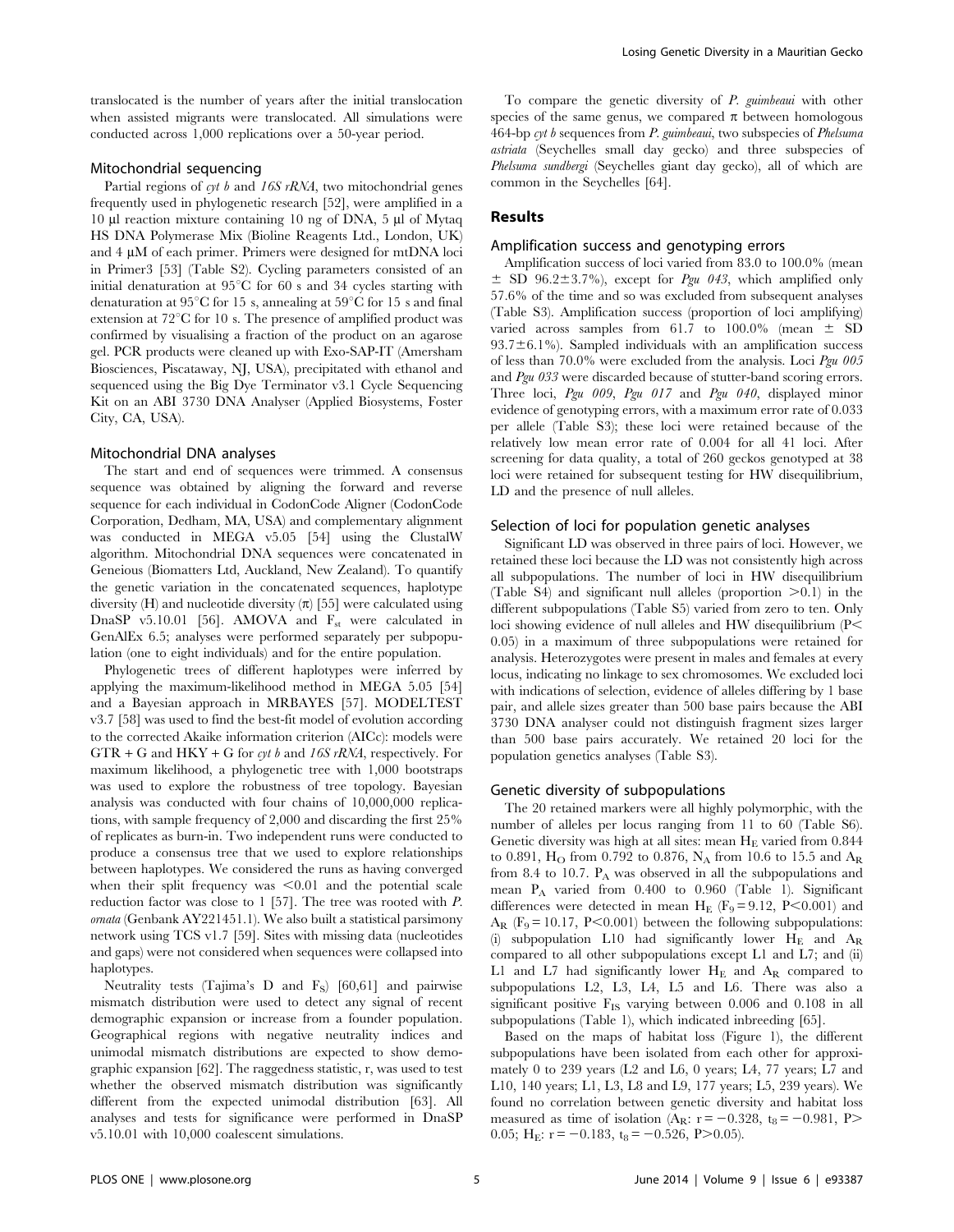| Subpop        | ⊄  | ť                 | ہ<br>±              | ź              | ڲ             | ڲ                 | ۴.    |
|---------------|----|-------------------|---------------------|----------------|---------------|-------------------|-------|
|               | 22 | $0.852 \pm 0.018$ | $8 + 0.019$<br>0.81 | $10.7 + 3.1$   | $8.7 \pm 2.2$ | $0.400 + 0.727$   | 0.042 |
|               | 28 | $0.877 + 0.016$   | $0.833 + 0.016$     | $14.8 + 4.7$   | $10.4 + 2.5$  | $0.960 + 0.791$   | 0.051 |
|               | 29 | $0.880 + 0.014$   | $7 + 0.016$<br>0.81 | $13.9 + 4.8$   | $10.0 + 2.6$  | $0.800 + 1.060$   | 0.074 |
|               | 23 | $0.883 + 0.012$   | $0.825 \pm 0.019$   | $12.3 \pm 3.1$ | $9.9 + 2.1$   | $0.900 \pm 1.051$ | 0.067 |
|               | 29 | $0.889 + 0.013$   | $0.795 \pm 0.017$   | $14.5 \pm .4$  | $10.4 + 2.6$  | $0.710 + 0.731$   | 0.108 |
| ٩             | 29 | $0.891 \pm 0.014$ | $0.853 + 0.015$     | $15.5 \pm 5.4$ | $10.7 + 2.8$  | $0.830 + 0.894$   | 0.043 |
|               | 23 | $0.856 + 0.012$   | $0.807 + 0.019$     | $11.3 + 3.3$   | $8.8 + 2$     | $0.500 + 0.611$   | 0.059 |
| ∞ฺ            | 26 | $0.873 + 0.013$   | $0.833 \pm 0.017$   | $12.8 \pm 4.3$ | $9.6 + 2.4$   | $0.680 - 964$     | 0.047 |
| Q             | 26 | $0.882 \pm 0.014$ | $0.876 + 0.015$     | $14.0 \pm 4.3$ | $10.2 + 2.5$  | $0.660 \pm 0.747$ | 0.006 |
| $\frac{1}{2}$ | 25 | $0.844 + 0.016$   | $0.792 \pm 0.019$   | $10.6 + 8$     | $8.4 + 1.9$   | $0.630 \pm 0.671$ | 0.062 |

Losing Genetic Diversity in a Mauritian Gecko

#### Population structure, differentiation and IBD

The high membership coefficients to genetic clusters (0.705 to 0.899) found using STRUCTURE supported strong genetic differentiation of subpopulations. The highest delta K and log probability values were observed at  $K = 9$ , suggesting that all subpopulations except L8 and L9 were genetically distinct (Figure 2a, b). On average, 86.6% (range 69.3 to 93.1%) of individuals were correctly assigned to their respective subpopulations using the assignment test in GENECLASS2 (Figure 2c). Using TESS, the lowest DIC was obtained for  $K = 10$ , indicating that all subpopulations were genetically distinct (Figure 2c). We found a significant pattern of IBD using the microsatellite genotypes ( $\mathbb{R}^2 = 0.182$ ,  $\mathbb{P} = 0.010$ ) (Figure 3). Pairwise  $\mathbb{F}_{st}$  comparisons among all subpopulations suggested that there was small to moderate genetic differentiation (P<0.001), with  $F_{st}$  estimates between 0.016 and 0.072 [66]. The greatest degrees of genetic differentiation were between subpopulations L1 and L2, L1 and L10, L1 and L8, L2 and L7, L2 and L10, L4 and L7, and L7 and L10. The lowest differentiation was found between subpopulations L2 and L6, and L8 and L9 (Table 2). Consistent with the analyses of population structure, the AMOVA confirmed the existence of significant genetic variation at different hierarchical levels, with  $4\%$  (F<sub>9</sub>= 0.042, P< 0.001) of variation occurring between subpopulations, 10% among individuals ( $F_{250} = 0.108$ , P<0.001) and 86% ( $F_{260} = 0.145$ , P<0.001) within individuals.

#### Bottlenecks, migration and effective population size

Using the mutation rate estimate for reptilian microsatellite loci [47], subpopulations L1, L3 and L5 showed evidence of recent bottlenecks, with a significant Wilcoxon's test  $(P<0.05)$  suggesting an excess of heterozygotes. However, no signs of a bottleneck were observed when the lower general vertebrate mutation rate was used [10]. Using the Bayesian approach in BAYESASS v1.3, the mean probability of no migration occurring per subpopulation in any generation was 0.833 (range 0.675 to 0.992) and the mean migration rate per generation was 0.019 (range 0.000 to 0.121). However, the estimated migration rates between subpopulations were different in each run and so the results were unreliable. No immigrants were detected in the STRUCTURE analysis (USEIN-FOPOP model). Because the migration results were inconsistent between the different methods, we used the first-generation migrants from GENECLASS2 to calculate the general migration rate [67] and found little evidence of migration across the ten subpopulations (Table S7). Modal estimates of  $N_e$  for the different subpopulations were small, ranging from 44 to 167 in  $N_e$ ESTIMATOR and 19 to 96 in MIGRATE (Table 3).

#### Mitochondrial DNA

We obtained partial  $\mathit{cyt}$  b with 464 base pairs (accession numbers HG779461-HG779540) and 16S rRNA with 313 base pairs (accession numbers HG518676-HG518755). We analysed concatenated partial cyt b and  $16S$  rRNA sequences (777 base pairs) of 80 individuals from 13 subpopulations (Figure 2a, Table 4). No stop codon was identified, indicating that the true genes rather than nuclear pseudogenes were amplified. We identified 108 sites with missing data (unidentified nucleotides or gaps), 607 monomorphic sites and 62 polymorphic sites (ten singletons and 52 parsimony informative sites). Twenty-five unique haplotypes (Hap\_1-25) were recorded in the parsimony network and phylogenetic tree (Figure 4). The number of haplotypes ranged from one to five per subpopulation, with Hap\_3 (18.8%) being the most common (Figure 4, Table S8). Seven haplotypes were shared between different subpopulations: (i) Hap\_1 and Hap\_2 in L1 and L3; (ii) Hap\_3 in L3, L4, L5, L6 and L11; (iii) Hap\_4 in L2 and L12; (iv)

doi:10.1371/journal.pone.0093387.t001

doi:10.1371/journal.pone.0093387.t001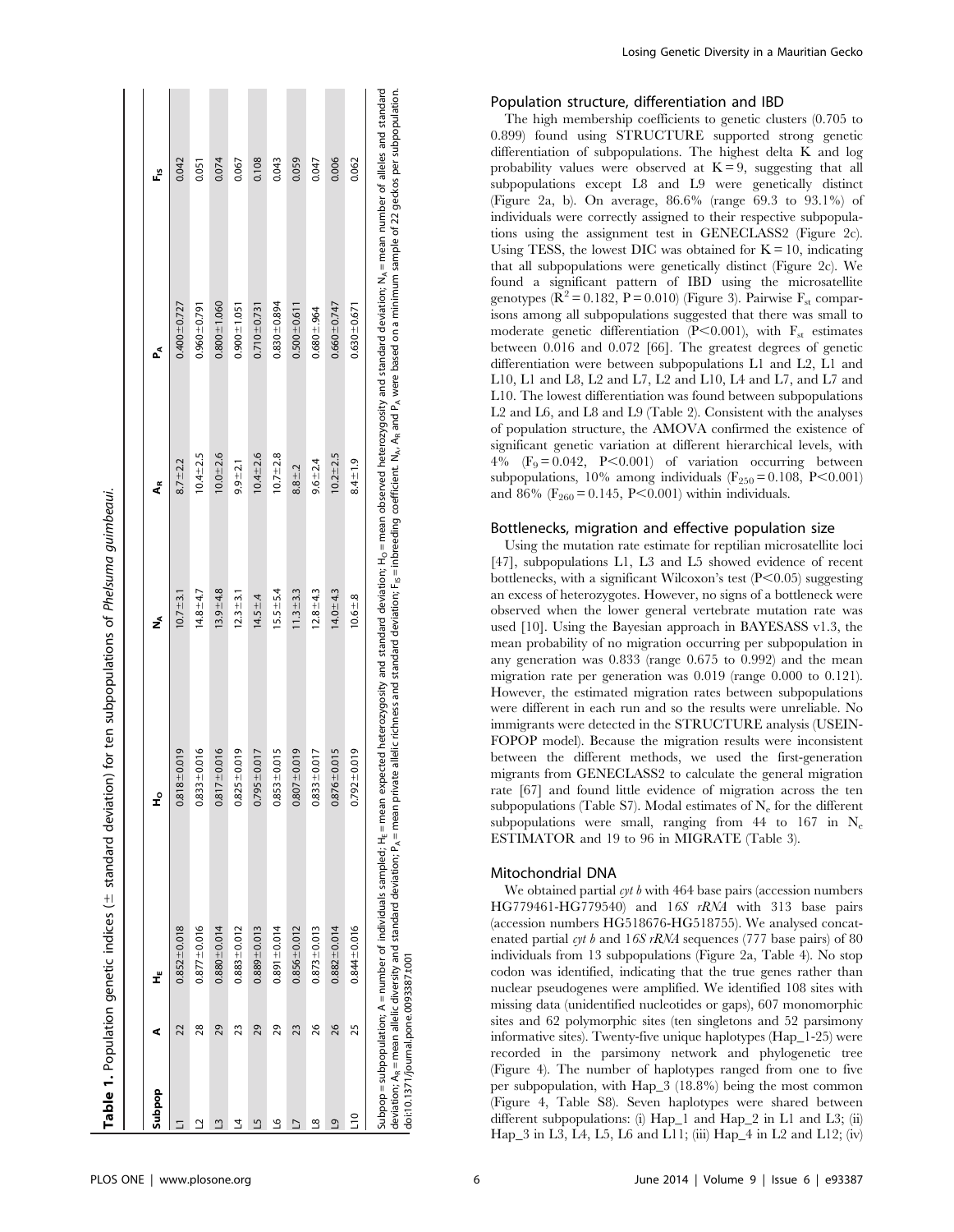

Figure 3. Isolation by distance (IBD) in *Phelsuma guimbeaui* using microsatellite markers. Genetic distance  $F_{\text{ct}}/(1-F_{\text{ct}})$  is plotted against log spatial distance (km). doi:10.1371/journal.pone.0093387.g003

Hap\_8 in L4 and L13; (v) Hap\_9 in L4 and L10; and (vi) Hap\_16 in L7 and L10 (Figure 4, Table S8). Unique haplotypes were present in all subpopulations, except some of those where we had a very small sample size, i.e. L11 and L13, but not L12.

Results for mismatch distribution, H and  $\pi$  per subpopulation and for the entire population, are shown in Table 4. Overall, the entire population had negative values for  $D$  and  $F_S$ , but these were not significant, and a unimodal distribution with  $P > 0.05$  for the r index suggested demographic expansion. Bayesian and maximumlikelihood phylogenetic tree topologies were similar, and so only the Bayesian results are presented. The Bayesian topology shows clades with low support, with posterior probability  $<80\%$ (Figure 4). P. guimbeaui was three to five times more genetically diverse than the Seychellois geckos, i.e.  $\pi = 0.015$  in *P. guimbeaui* compared to  $\pi = 0.005$  for *P. a. astriata*,  $\pi = 0.005$  for *P. a.* semicarinata,  $\pi = 0.003$  for *P.* s. ladiguensis,  $\pi = 0.004$  for *P.* s. longinsulae and  $\pi = 0.003$  for P. s. sundbergi.

## Extinction risks and retaining rare alleles through translocation

AlleleRetain simulations averaged across 1,000 replications over 50 years showed that the probability of survival for each subpopulation varied from 0.090 to 0.740, and the probability of retaining rare alleles varied from 0.025 to 0.292 when no migration occurred (Table 5). Under the different scenarios, the simulation results showed that an increase in the number of geckos included in the initial translocation will lead to an increase in the probability of survival and capture of rare alleles, but stabilised at around 20 individuals in most subpopulations (Table S1). With no assisted migration, the probabilities of survival and of retaining rare alleles were nearly zero, but increased significantly when assisted migrants were added to the new translocated population, with a maximum of 0.890 (CI 0.858–0.915) and 0.736 (CI 0.694– 0.773) for the probability of survival and retention of rare alleles, respectively (Table S1). The maximum probabilities of survival and of rare allele retention were highest when assisted migration occurred yearly after initial translocation, but gradually decreased to a minimum of 0.206 (CI 0.171–0.244) for probability of survival and 0.126 (CI 0.098–0.159) for retention of rare alleles when assisted migration was only conducted every five years (Table S1).

## **Discussion**

The microsatellite analysis revealed a high degree of population structure and genetic diversity across ten isolated subpopulations. Similarly, the mtDNA data revealed high levels of genetic diversity across the fragmented population despite severe habitat loss and isolation during the last 250 years. Phylogenetic analyses based on mtDNA suggest that the 13 subpopulations were all formerly part of a panmictic population, while the microsatellite analyses indicate that the subpopulations became genetically differentiated through habitat loss and isolation following human colonisation of Mauritius. The  $N_e$  was low and simulations suggested that there is a high risk of genetic erosion and extinctions in the next 50 years if subpopulations remain in isolation. While our analyses are based on microsatellite data from ten, and mtDNA data from 13, of the 30 known subpopulations of P. guimbeaui, we believe that our data are representative as we covered the known range of P. guimbeaui and the non-sampled subpopulations were scattered among those that we did sample.

#### Population structure, genetic diversity and migration

Since this is the first study to use nuclear markers to examine genetic diversity in the genus Phelsuma, comparisons with congeneric species were not possible. The microsatellite measures of genetic diversity were relatively high compared to other reptiles [68,69] despite subpopulations having been isolated for periods up to 239 years. However, we could not find any evidence for a correlation between genetic diversity and time of isolation. Similarly, the high level of nucleotide diversity in P. guimbeaui compared to common species of Phelsuma in the Seychelles suggests that the various subpopulations of  $P$ . guimbeaui are still genetically diverse. The negative  $D$  and  $F_s$ , while not significant, and their unimodal distributions imply that  $P$ . guimbeaui has experienced a recent population expansion. This could be due to an unexpectedly high proportion of rare alleles originating from a founder effect [70], possibly because P. guimbeaui has colonised expanding habitats dominated by Eucalyptus tereticornis, Haematoxylum campechianum, Mangifera indica and Terminalia arjuna. All the subpopulations we sampled, except L2, L6, L11 and L12, were in exotic plantations. However, since these plantations are small and widely scattered, natural migration between them is unlikely and they do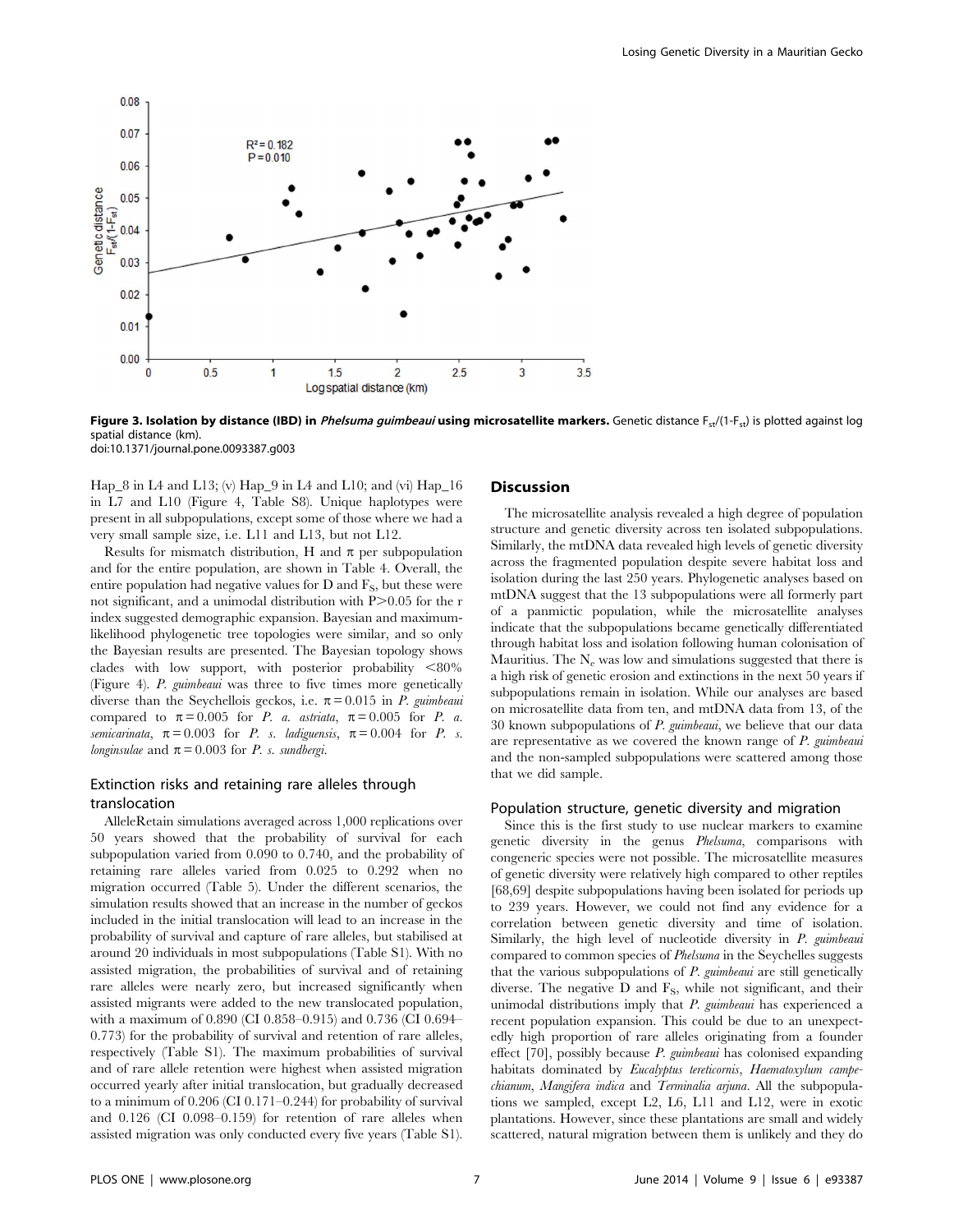| Table 2. Pairwise F <sub>st</sub> values among the 10 subpopulations of Phe/suma guimbeaui; all values were significant at P<0.001 based on 999 permutations. |       |       |       |       |       |       |       |          |       |                |
|---------------------------------------------------------------------------------------------------------------------------------------------------------------|-------|-------|-------|-------|-------|-------|-------|----------|-------|----------------|
|                                                                                                                                                               |       |       |       |       |       |       |       |          |       |                |
| Subpop                                                                                                                                                        | 5     | 2     | Ľ     | 2     | Ľ     | ڡ     | 5     | <u>ទ</u> | ٩J    | $\frac{1}{10}$ |
| □                                                                                                                                                             |       |       |       |       |       |       |       |          |       |                |
| ₫                                                                                                                                                             | 0.070 |       |       |       |       |       |       |          |       |                |
| ≅                                                                                                                                                             | 0.029 | 0.060 |       |       |       |       |       |          |       |                |
| 2                                                                                                                                                             | 0.050 | 0.055 | 0.036 |       |       |       |       |          |       |                |
| <u>ي</u>                                                                                                                                                      | 0.045 | 0.050 | 0.024 | 0.031 |       |       |       |          |       |                |
| ى                                                                                                                                                             | 0.047 | 0.019 | 0.034 | 0.045 | 0.026 |       |       |          |       |                |
| 5                                                                                                                                                             | 0.046 | 0.067 | 0.035 | 0.063 | 0.037 | 0.045 |       |          |       |                |
| <u>م</u>                                                                                                                                                      | 0.061 | 0.051 | 0.044 | 0.039 | 0.033 | 0.037 | 0.056 |          |       |                |
| ٥J                                                                                                                                                            | 0.045 | 0.044 | 0.032 | 0.043 | 0.026 | 0.030 | 0.039 | 0.016    |       |                |
| <u>ی</u>                                                                                                                                                      | 0.072 | 0.067 | 0.044 | 0.050 | 0.040 | 0.049 | 0.063 | 0.049    | 0.045 |                |
| doi:10.1371/journal.pone.0093387.t002<br>Subpop = subpopulation.                                                                                              |       |       |       |       |       |       |       |          |       |                |

 $\blacksquare$ 

 $\mathbb{R}$ 

**Contract** 

**Contract** 

**College** 

**COL** 

not provide suitable alternative habitats for the long-term conservation of P. guimbeaui.

Our analyses suggest that either nine (STRUCTURE) or all ten (TESS and GENECLASS2) of the sampled subpopulations were genetically distinct. There was a relatively moderate or high level of admixture between subpopulations L2 and L6, and between L8 and L9, which may be due to the relative proximity of these paired sites or connectivity. While most sites were separated by large expanses of urbanisation or agriculture, subpopulations L2 and L6 were in a continuous forest within the Black River mountains but isolated by forest dominated by invasive plants, predominantly Psidium cattleianum. However, individual P. guimbeaui were seen on scattered native trees in areas of invaded forest, suggesting that low levels of migration may be occurring. While subpopulations L8 and L9 were separated by 0.6 km of unsuitable habitat, including a 70 m wide strip of bare land, the admixture results suggest that migration could still be occurring between them, even though the other analyses tend to suggest little or no migration. AMOVA and  $F<sub>st</sub>$  analyses identified genetic structure with small to moderate levels of genetic differentiation between the geographically isolated subpopulations. A small  $F_{st}$  can be a sign of historical differentiation and recent gene flow [71] or a signal of shared descent [72]. The relatively low  $F_{st}$  values between subpopulations L2 and L6 and L8 and L9 may also be due to the high level of admixture between these pairs of subpopulations, even though TESS and GENECLASS2 predicted that they were genetically different. These results suggest that habitat fragmentation (or lack of connectivity) has had an impact on genetic differentiation in many subpopulations by limiting migration. There are two plausible non-mutually exclusive explanations that may account for the level of genetic differentiation observed among the subpopulations. First, restricted dispersal can produce a pattern of IBD [73]. According to this model, gene flow will decline linearly with geographical distance. Second, isolation due to barriers roads and agricultural areas may have enhanced genetic differentiation. More than 95% of Mauritius' native forest has been lost since human colonisation in 1638 [74]. Habitat destruction coincided with planting of the four types of exotic plantation that provide alternative habitats for P. guimbeaui. The initial founder effect of these colonisations, together with the cumulative effects of genetic drift and low effective population size, may have promoted genetic differentiation.

#### Effective population size and bottlenecks

Values for N<sub>e</sub> ESTIMATOR were consistently higher than those obtained with MIGRATE, and the former LD-based method may provide a better estimate of  $N_e$  because it records recent  $N_e$  (up to two generations) and so is less likely to be affected by historical events [75]. We consider our  $N_e$  estimates to be small and so these subpopulations are at high risk of extinction [76]. We had expected that many subpopulations would have been subjected to a genetic bottleneck. However, only subpopulations L1, L3 and L5 showed evidence of a recent bottleneck when the reptilian multiple-step mutation rate was used for demographic models. This could be because the reptilian mutation rate was inappropriate, since it was estimated from just one species of skink [47]. Additionally, this method will only detect recent bottlenecks and is sensitive to small sample sizes [10], and the effects of gene flow [77], so our bottleneck results for P. guimbeaui should be interpreted with caution.

## Phylogenetic relationships of haplotypes

Phylogenetic analyses provided strong evidence that the spatial genetic structure and differentiation were absent in P. guimbeaui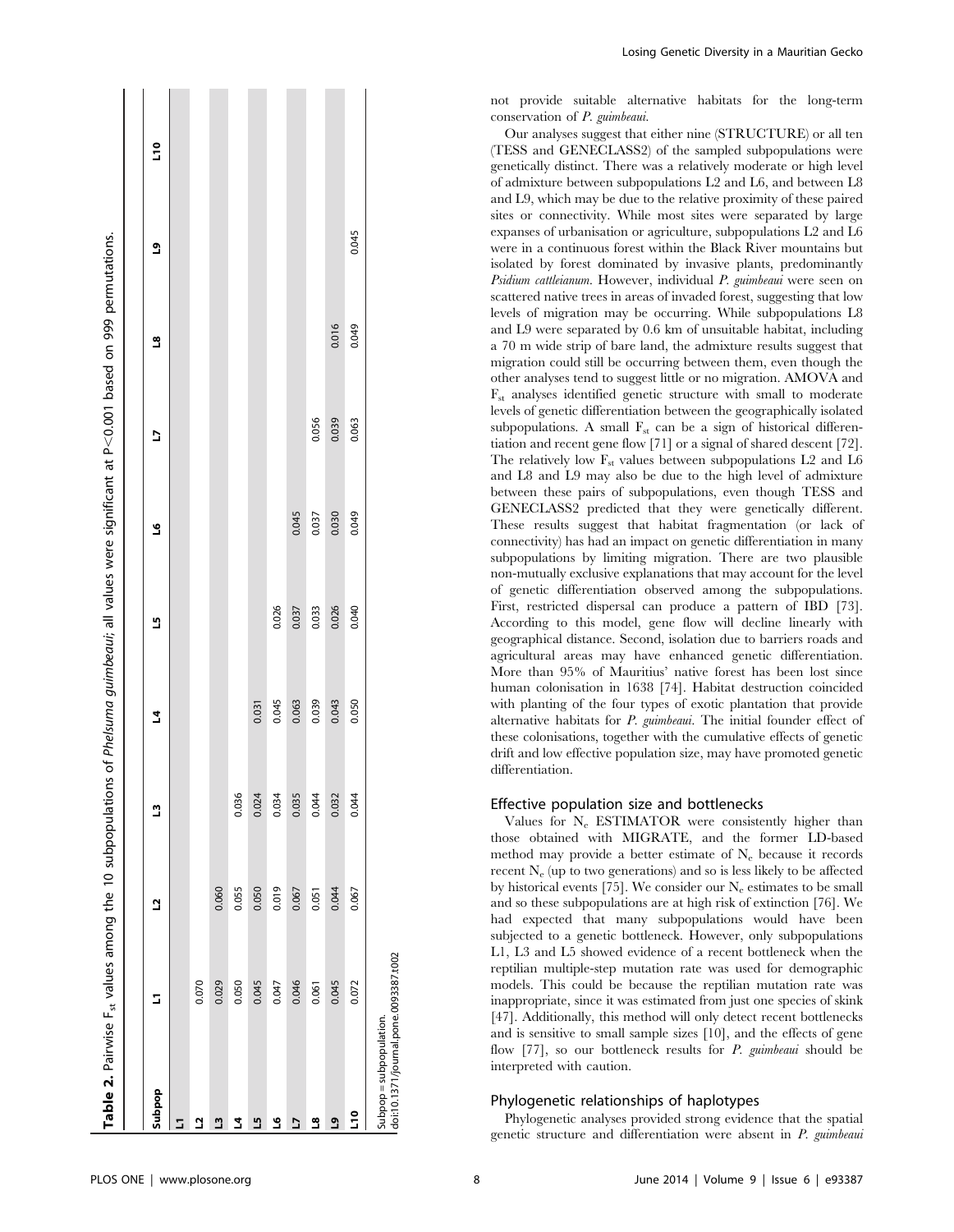Table 3. Mean effective population sizes with 95% confidence intervals in parentheses for ten subpopulations of Phelsuma guimbeaui estimated using N<sub>e</sub> ESTIMATOR and MIGRATE.

| Subpopulation   | N. ESTIMATOR  | <b>MIGRATE</b> |
|-----------------|---------------|----------------|
| L1              | 123 (90-191)  | $19(4-38)$     |
| L <sub>2</sub>  | 121 (100-154) | 54 (33-77)     |
| L <sub>3</sub>  | 145 (116-193) | $57(35-80)$    |
| L <sub>4</sub>  | 72 (60-91)    | $60(34-88)$    |
| L <sub>5</sub>  | 125 (102-159) | $96(64-135)$   |
| L6              | 167 (133-224) | $93(51-125)$   |
| L <sub>7</sub>  | 106 (82-148)  | $26(4-46)$     |
| L <sub>8</sub>  | 76 (64-92)    | 42 (19-71)     |
| L9              | 121 (98-157)  | 75 (44-121)    |
| L <sub>10</sub> | 44 (39–51)    | $24(6-43)$     |

doi:10.1371/journal.pone.0093387.t003

prior to habitat loss. Shared haplotypes among the subpopulations suggest that they originally formed part of a panmictic population. For example, Hap\_3 was shared by five subpopulations, among which L3 and L11 were more than 20 km apart. The absence of genetic structure within the mtDNA data is also supported by historical vegetation maps, which show that most of the western part of Mauritius had continuous forest cover, and P. guimbeaui may have occurred throughout these lowland dry forests prior to human colonisation. This also suggests that  $P$ , guimbeaui was widely dispersed when the forest was not fragmented.

Contrasting signals of genetic structure between nuclear and mtDNA data have been observed in other species [78]. There are several alternative explanations, including differences in mutation rate and sex-biased dispersal. MtDNA has a lower mutation rate than microsatellites [47,79] and mtDNA lineages may not yet have become differentiated following the onset of habitat fragmentation [7]. The population structure revealed by the microsatellite



Figure 4. Phylogenetic relationships of mtDNA haplotypes in Phelsuma guimbeaui. The Bayesian tree was produced in MRBAYES with subpopulation identity (L1 to L13) shown at the end of each branch. In the parsimony network, the circles represent different haplotypes, with their size proportional to the number of geckos. Open circles represent predicted but missing or unsampled haplotypes. doi:10.1371/journal.pone.0093387.g004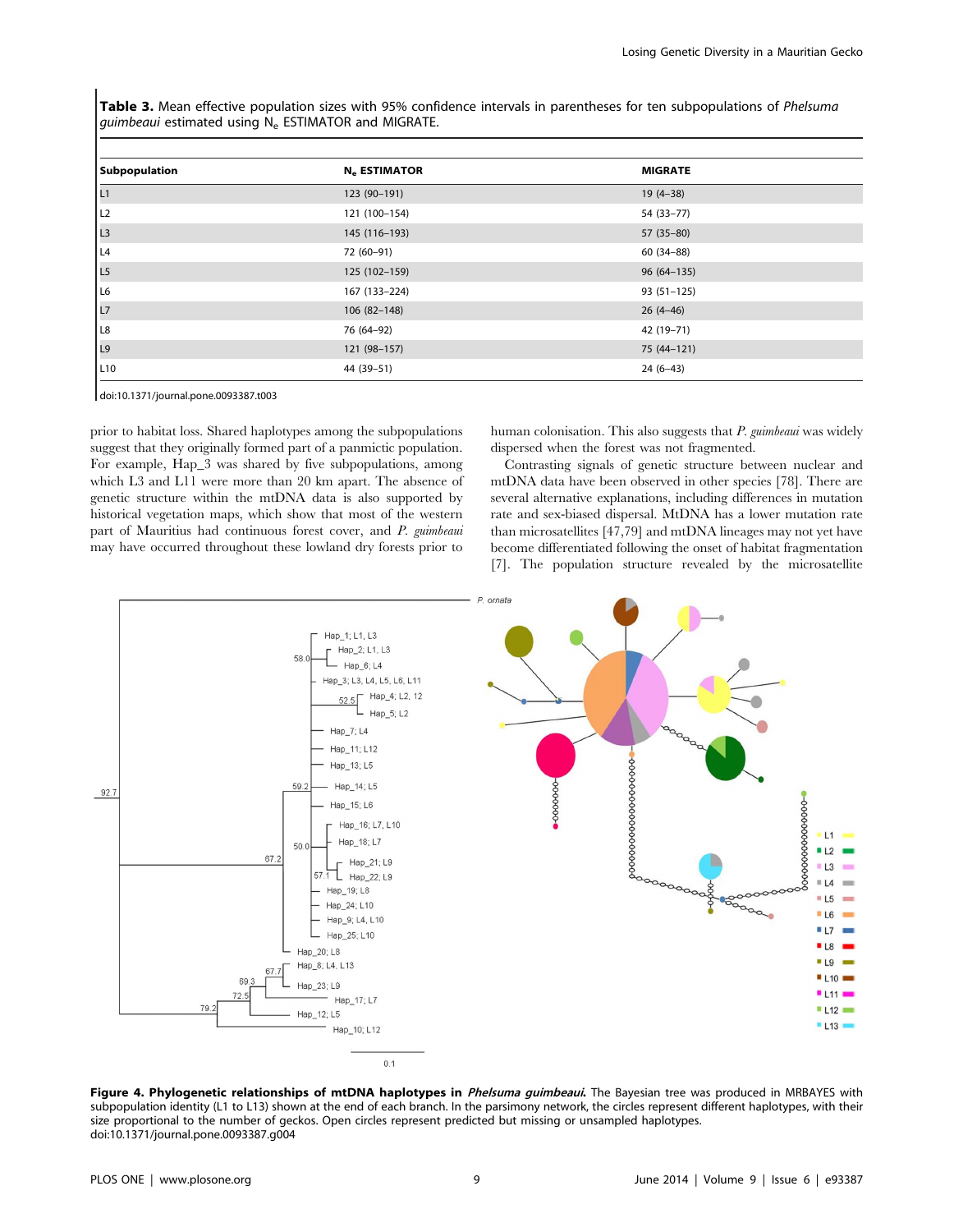|                 |                                       |            |                         | Table 4. Population statistics of the concatenated mtDNA sequences for 13 subpopulations of Phelsuma guimbeaui. |       |         |           |          |                       |          |
|-----------------|---------------------------------------|------------|-------------------------|-----------------------------------------------------------------------------------------------------------------|-------|---------|-----------|----------|-----------------------|----------|
|                 |                                       |            |                         |                                                                                                                 |       |         |           |          |                       |          |
| <b>Sudan</b>    | Area                                  | ⋖          | f                       | Haplotype                                                                                                       | I     | ĸ       | ۵         | Ľ        | Mismatch distribution |          |
| E               | 0.002                                 |            | $\overline{\mathsf{c}}$ | $Hap_1,2$                                                                                                       | 0.476 | 0.001   | 0.687     | 1.741    | Multimodal            | $0.042*$ |
| ₫               | 0.200                                 |            |                         | $Hap_4,5$                                                                                                       | 0.286 | < 0.001 | $-1.021$  | $-0.095$ | Multimodal            | $0.042*$ |
| ≅               | 0.060                                 | $^{\circ}$ | $\mathbf{r}$            | Hap_1,2,3                                                                                                       | 0.607 | 0.001   | $-0.084$  | 0.044    | Multimodal            | $0.042*$ |
| 4               | 0.050                                 | o          | 5                       | Hap_3,6,7,8,9                                                                                                   | 0.933 | 0.022   | $-1,423$  | 1.723    | Multimodal            | 0.042    |
| ٩               | 0.010                                 | $^{\circ}$ |                         | Hap_3,12,13,14                                                                                                  | 0.857 | 0.027   | 0.558     | 6.934    | Multimodal            | 0.042    |
| ڡ               | 0.500                                 |            |                         | Hap_3,15                                                                                                        | 0.286 | < 0.001 | $-1.023$  | $-0.095$ | Unimodal              | $0.042*$ |
| 2               | 0.010                                 |            | $\sim$                  | Hap_16,17,18                                                                                                    | 0.524 | 0.013   | $-1.821*$ | 5.811    | Bimodal               | $0.042*$ |
| $\frac{8}{1}$   | 0.030                                 | $^{\circ}$ |                         | Hap_19,20                                                                                                       | 0.250 | 0.003   | $-1.700*$ | 4.213    | Multimodal            | $0.042*$ |
| ്വ              | 0.004                                 |            |                         | Hap_21,22,23                                                                                                    | 0.714 | 0.017   | $-1.721*$ | 4.221    | Multimodal            | $0.042*$ |
| $\overline{10}$ | 0.004                                 | ∞          |                         | Hap_9,16,24,25                                                                                                  | 0.643 | 0.002   | $-0.222$  | $-0.470$ | Bimodal               | $0.042*$ |
| $\overline{z}$  | 0.500                                 |            |                         | Hap_3                                                                                                           |       |         |           |          |                       |          |
| L12             | 0.040                                 |            |                         | $Hap_4, 10, 11$                                                                                                 | 1.000 | 0.044   |           | 2.422    | Multimodal            | 0.042    |
| $\sqrt{13}$     | 0.003                                 |            |                         | $Hap_8$                                                                                                         | 0.667 | 0.002   |           | 1.133    | Multimodal            | $0.042*$ |
| Overall         |                                       | 80         | 25                      |                                                                                                                 | 0.931 | 0.016   | $-0.856$  | $-0.752$ | Multimodal            | 0.042    |
|                 | $*$ depotes significant at $D < 0$ OS |            |                         |                                                                                                                 |       |         |           |          |                       |          |

\* denotes significant at P

\* denotes significant at P<0.05.<br>Subpop = subpopulation; Area = area of subpopulation in km<sup>2</sup>; A = number of individuals per subpopulation; H<sub>N</sub> = number of haplotypes; H = haplotype diversity; π = nucleotide diversity; Subpop = subpopulation; Area = area of subpopulation in km<sup>2</sup>; A = number of individuals per subpopulation; H<sub>N</sub> = number of haplotypes; H = haplotype diversity;  $\pi$  = nucleotide diversity; D = Tajima's D; Fs = Fu's Fs s r = raggedness index. doi:10.1371/journal.pone.0093387.t004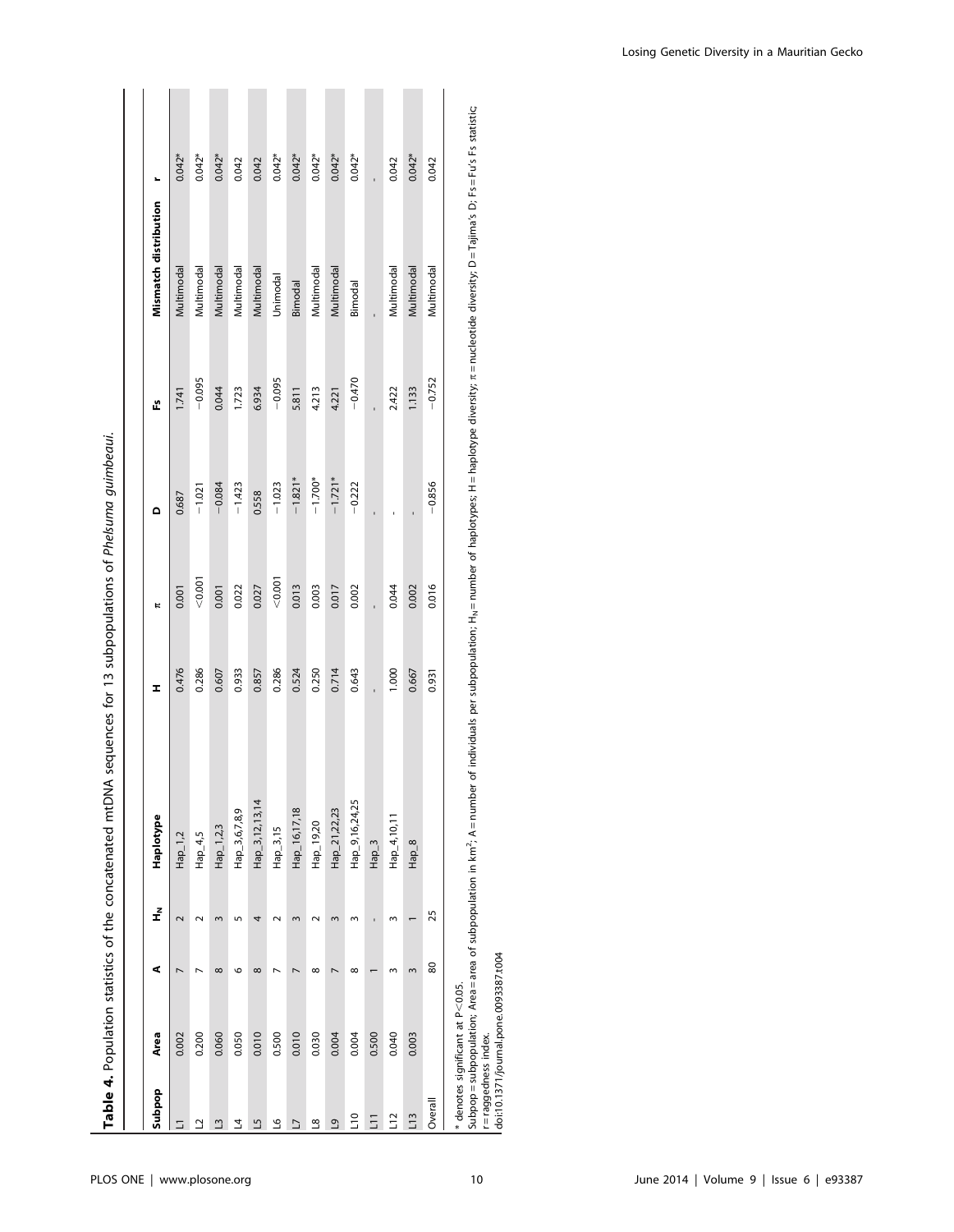Table 5. Simulation showing the probability of survival and retaining rare alleles, with 95% confidence intervals in parentheses, over 50 years in ten subpopulations of Phelsuma quimbeaui in the absence of migration.

| Subpopulation   | <b>Estimated population size</b> | Probability of survival   | Probability of retaining rare alleles |
|-----------------|----------------------------------|---------------------------|---------------------------------------|
| L1              | 1230                             | $0.706$ $(0.663 - 0.745)$ | $0.276$ (0.238-0.318)                 |
| L2              | 1210                             | $0.740(0.711 - 0.767)$    | $0.292$ $(0.264 - 0.321)$             |
| L <sub>3</sub>  | 1450                             | $0.540(0.509 - 0.571)$    | $0.191(0.167 - 0.217)$                |
| L <sub>4</sub>  | 720                              | $0.217(0.192 - 0.244)$    | $0.046$ (0.034-0.061)                 |
| L <sub>5</sub>  | 1250                             | $0.443(0.412 - 0.474)$    | $0.124(0.105 - 0.146)$                |
| L <sub>6</sub>  | 1670                             | $0.633$ $(0.602 - 0.663)$ | $0.243$ $(0.217 - 0.271)$             |
| L7              | 1060                             | $0.380(0.350 - 0.411)$    | $0.116(0.097 - 0.138)$                |
| L8              | 760                              | $0.243(0.217-0.271)$      | $0.084$ (0.068-0.103)                 |
| L <sub>9</sub>  | 1210                             | $0.438$ (0.407-0.469)     | $0.130(0.110 - 0.153)$                |
| L <sub>10</sub> | 440                              | $0.090$ $(0.073 - 0.110)$ | $0.025(0.017-0.037)$                  |

The estimated population size (N<sub>e</sub>  $\times$ 10) with a default rare allele frequency of 0.05 was implemented into the starting parameters of all models. doi:10.1371/journal.pone.0093387.t005

genotypes is consistent with the extent of landscape fragmentation. Most forest fragments containing subpopulations have been isolated from each other within the last two centuries, suggesting that the population structure occurred as a consequence of recent habitat loss. Alternatively, gene flow may be promoted solely by females, since males are more immobile [78]. However, we consider this is an unlikely explanation of the lack of genetic structure at mtDNA markers because of the low dispersal rates in both sexes of P. guimbeaui (S. Buckland, unpublished data) and the observed strong differentiation of nuclear markers.

#### Implications for conservation

Our genetic data suggest that  $P$ . guimbeaui was a panmictic population until relatively recently, which has become differentiated through anthropogenic habitat loss and isolation. There is, therefore, no reason to maintain the genetic identity of individual subpopulations and little risk of outbreeding depression should subpopulations be mixed. Conservation management is a priority, since there is a high risk of genetic erosion and extinctions in the next 50 years, even without further habitat loss and other anthropogenic changes. Possible interventions based on our genetic data are: (i) the construction of habitat corridors linking closely-neighbouring subpopulations; (ii) the restoration and expansion of the native habitats in and around existing subpopulations; and (iii) the translocation of individuals to enhance the genetic diversity of viable subpopulations and/or establish one or more new populations.

Continuing habitat loss in Mauritius suggests that some subpopulations are likely to be lost in the next decade: we sampled nine such subpopulations. Given the immediacy of the threat, and that the construction of habitat corridors linking some of them and/or habitat restoration are not realistic options, the only practical solution is to translocate individuals from these nine subpopulations to reinforce viable subpopulations, if there is habitat to support additional geckos, or move them to suitable habitat patches to establish new population(s) [80]. We used AlleleRetain to see which management option would maximise the retention of allelic diversity in any new population that might be established by translocation. This program is designed to examine options when potential new populations are of limited size and cannot be supported by natural immigration [50]. To capture more than 80% of the rare alleles in each subpopulation, initially a minimum of 20 adult geckos would need to be translocated and established from each subpopulation, with assisted migration of 10 geckos each year thereafter. All calculations were based on single subpopulations and it was assumed that each subpopulation would be translocated to a different site. Mixing genetically different subpopulations would increase the proportion of rare alleles and reduce the number of geckos that would need to be translocated.

However, translocation of a selected number of animals is only practical if the host subpopulation is viable in the medium to longer term. Since these nine subpopulations (L1, L3, L4, L5, L7, L8, L9, L10, L13) are highly threatened by further habitat loss, it is unlikely that any will persist for more than a decade. So it may be more logical to translocate as many geckos as possible from each subpopulation in one operation, even if it hastens the ultimate loss of that subpopulation. Nine other subpopulations not sampled during this study (Figure 1) are equally threatened by habitat loss and so the same rationale applies. Data from the subpopulations we sampled strongly suggest that the nine subpopulations we did not sample will also be genetically different as they are small and completely isolated. So their translocation should enhance the overall genetic diversity preserved by conservation action.

Only four of the subpopulations we examined (L2, L6, L11 and L12) were still viable, and they were all within the Black River mountains, the largest area of remnant native forest in Mauritius. There were eight other subpopulations within the Black River mountains, which we did not sample but were probably also viable. Habitat restoration and expansion within this mountain range would support the long-term management of the species and enable P. guimbeaui to expand its range in the Black River mountains. The most practical solution would be to create habitat corridors linking those areas of native forest that still harbour relatively large subpopulations of P. guimbeaui. While this will increase migration between the 12 viable subpopulations and decrease intra-subpopulation inbreeding, this is a long-term strategy and so assisted migration within the Black River mountains should be considered as an interim option. However, prior to any such intervention, data are needed to confirm the viability and breeding success of translocated geckos following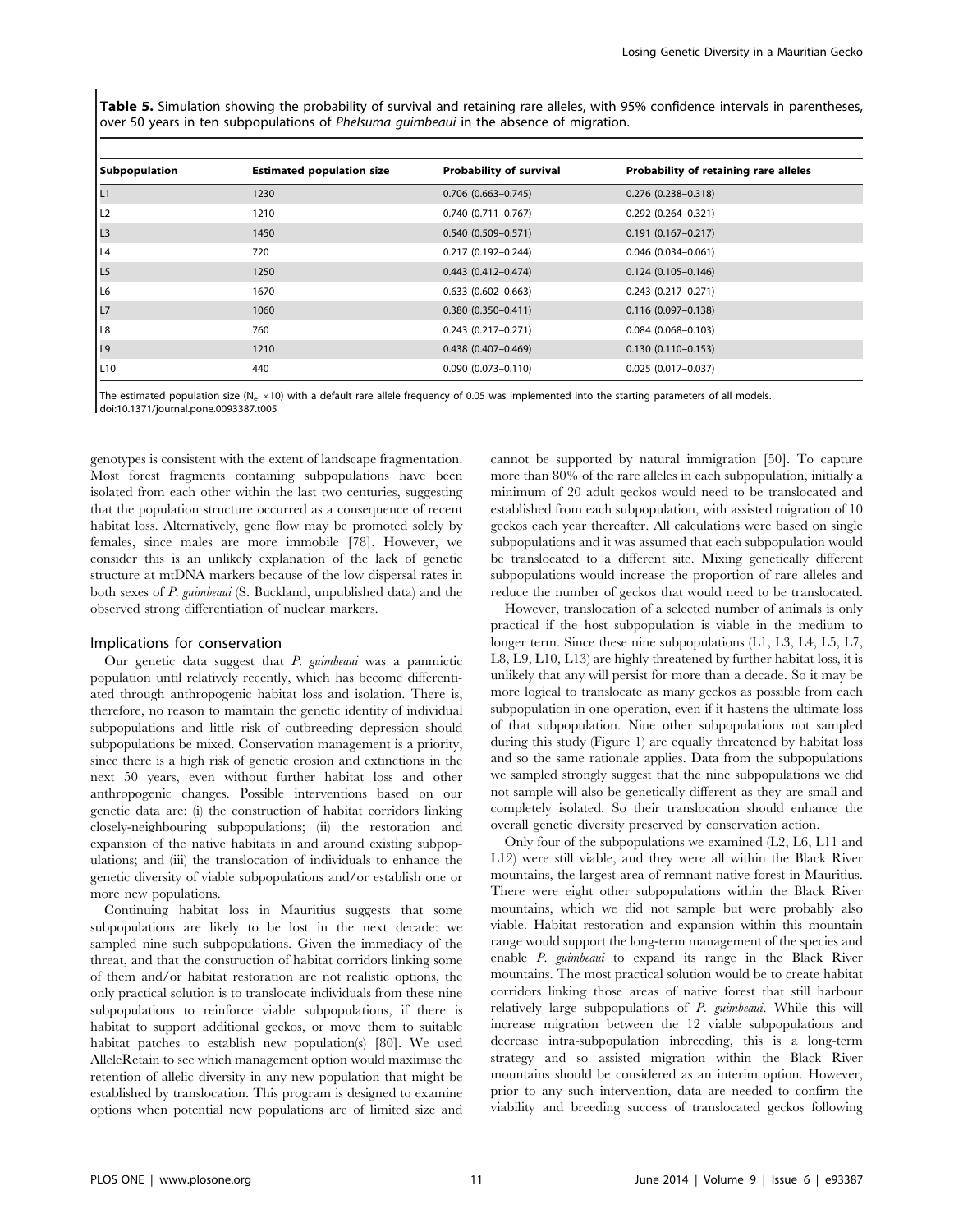release into a new population. Post-release data are also needed to assess whether greater genetic diversity is retained by releasing geckos ''rescued'' from non-viable subpopulations into a viable subpopulation or using them to establish a new population.

#### Conclusions

Although the immediate threat facing  $P$ , guimbeaui is habitat destruction, our data highlight the importance of genetic studies in guiding conservation management. Maximising the retention of genetic diversity is important and we identified two conservation measures to maximise the retention of genetic diversity in P. guimbeaui. We recommend: (i) a short-term rescue action by translocating as many geckos as possible from the 18 subpopulations threatened by imminent habitat loss; and (ii) a long-term action to restore habitats in the Black River mountains to link the 12 potentially viable subpopulations by habitat corridors. Since habitat management is a long-term strategy, especially since P. guimbeaui is a habitat specialist relying on high native tree diversity and large tall trees with numerous cavities, assisted migration among the 12 viable subpopulations should reduce the risks of genetic degradation in the short term. However, data are needed on the survival and breeding success of translocated geckos used to reinforce viable subpopulations or to establish new populations prior to the implementing any program of assisted migration.

## Supporting Information

Table S1 Simulation results from R package AlleleRetain. The table shows the probability of survival and genetic diversity after 50 years (1000 replications) in different scenarios in each subpopulation (Subpop) of *Phelsuma guimbeaui*: (i) initial number of translocated individuals (StartN) varied from 10–40; (ii) number of assisted migrants after translocation (MigrN) ranged from 0–30; and (iii) frequency at which assisted migrants were translocated (Frequency) confined from one to five years. R and simulations codes are given below the table.

(DOC)

Table S2 Mitochondrial DNA primers in *Phelsuma guimbeaui*. (DOC)

## References

- 1. Frankham R, Ballou JD, Briscoe DA (2010) Introduction to conservation genetics. Cambridge: Cambridge University Press. 643 p.
- 2. Janečka JE, Tewes ME, Laack LL, Grassman LI, Haines AM, et al. (2008) Small effective population sizes of two remnant ocelot populations (Leopardus pardalis albescens) in the United States. Conservation Genetics 9: 869–878. doi: 10.1007/ s10592-007-9412-1
- 3. Slate J, Kruuk LEB, Marshall TC, Pemberton JM, Clutton-Brock TH (2000) Inbreeding depression influences lifetime breeding success in a wild population of red deer (Cervus elaphus). Proceedings of the Royal Society of London B 267: 1657–1662. doi: 10.1098/rspb.2000.1192
- 4. Újvári B, Madsen T, Kotenko T, Olsson M, Shine R, et al. (2002) Low genetic diversity threatens imminent extinction for the Hungarian meadow viper (Vipera ursinii rakosiensis). Biological Conservation 105: 127-130. doi: 10.1016/S0006-3207(01)00176-8
- 5. Liberg O, Andrén H, Pedersen H-C, Sand H, Sejberg D, et al. (2005) Severe inbreeding depression in a wild wolf (Canis lupus) population. Biology Letters 1: 17–20. doi: 10.1098/rsbl.2004.0266
- 6. Bijlsma R, Bundgaard J, Boerema AC (2000) Does inbreeding affect the extinction risk of small populations?: predictions from Drosophila. Journal of Evolutionary Biology 13: 502–514. doi: 10.1046/j.1420-9101.2000.00177.x
- 7. Dixo M, Metzger JP, Morgante JS, Zamudio KR (2009) Habitat fragmentation reduces genetic diversity and connectivity among toad populations in the Brazilian Atlantic Coastal Forest. Biological Conservation 142: 1560–1569. doi: 10.1016/j.biocon.2008.11.016
- 8. Schtickzelle N, Mennechez G, Baguette M (2006) Dispersal depression with habitat fragmentation in the bog fritillary butterfly. Ecology 87: 1057–1065. doi: 10.1890/0012-9658

Table S3 Screening for data quality to select the best loci for analyses of molecular variation in Phelsuma guimbeaui. (DOC)

Table S4 The number of subpopulations of Phelsuma guimbeaui not in Hardy-Weinberg equilibrium  $(P<0.05)$  at the different loci. (DOC)

Table S5 Null allele frequencies in ten subpopulations of Phelsuma guimbeaui.

Table S6 Number of alleles observed for the 20 loci used in the microsatellite analyses of Phelsuma guimbeaui. (DOC)

Table S7 The mean probability of no migration and migration among ten subpopulations of Phelsuma guimbeaui obtained in GENECLASS2.

(DOC)

(DOC)

Table S8 Haplotype distribution and frequency in 80 individuals from 13 subpopulations of Phelsuma guimbeaui. (DOC)

## Acknowledgments

We thank Sion Henshaw and Stephan Mellier for all their help in the field; Vishnuduth Bachraz, Mannickchand Puttoo and Kevin Ruhomaun from the Mauritian National Parks and Conservation Service for their support; the Mauritian Wildlife Foundation for logistical support; Susana Freitas, Gavin Horsburgh, Andy Krupa, Cheryl Mills, Mauricio Montano Rendon and Rachel Tucker for their advice on the laboratory work and analyses; Ralph and Sylvia Budzinski, whose interest in the protection of P. guimbeaui helped initiate this research; the UK Natural Environment Research Council for supporting the laboratory work; and the National Parks and Conservation Service, Ministry of the Agro-Industry, Mauritius, for permission to conduct this research.

#### Author Contributions

Conceived and designed the experiments: SB NCC JJG SH. Performed the experiments: SB LEG. Analyzed the data: SB CK TB DAD. Wrote the paper: SB SH NCC JJG.

- 9. Da Silva A, Luikart G, Yoccoz NG, Cohas A, Allainé D (2006) Genetic diversityfitness correlation revealed by microsatellite analyses in European alpine marmots (Marmota marmota). Conservation Genetics 7: 371–382. doi: 10.1007/ s10592-005-9048-y
- 10. Peery MZ, Kirby R, Reid BN, Stoelting R, Doucet-Beer E, et al. (2012) Reliability of genetic bottleneck tests for detecting recent population declines. Molecular Ecology 21: 3403–3418. doi: 10.1111/j.1365-294X.2012.05635.x
- 11. Cheke A, Hume J (2008) Lost land of the dodo: an ecological history of Mauritius, Réunion & Rodrigues. London: Poyser. 464 p.
- 12. Arnold EN (2000) Using fossils and phylogenies to understand evolution of reptile communities on islands. Isolated vertebrate communities in the tropics. Bonner Zoologische Monographien 46: 309–323.
- 13. Buckland S, Horsburgh GJ, Dawson DA, Cole NC, Krupa AP, et al. (2013) Isolation and characterisation of Mauritius lowland day gecko Phelsuma guimbeaui microsatellite loci. Conservation Genetics Resources 5: 1013–1018. doi: 10.1007/s12686-013-9957-x
- 14. Nicholls JA, Double MC, Rowell DM, Magrath RD (2000) The evolution of cooperative and pair breeding in thornbills Acanthiza (Pardalotidae). Journal of Avian Biology 31: 165–176. doi: 10.1034/j.1600-048X.2000.310208.x
- 15. Kenta T, Gratten J, Haigh NS, Hinten GN, Slate J, et al. (2008) Multiplex SNP-SCALE: a cost-effective medium-throughput single nucleotide polymorphism genotyping method. Molecular Ecology Resources 8: 1230–1238. doi: 10.1111/ j.1755-0998.2008.02190.x
- 16. Hoffman JI, Amos W (2005) Microsatellite genotyping errors: detection approaches, common sources and consequences for paternal exclusion. Molecular Ecology 14: 599–612. doi: 10.1111/j.1365-294X.2004.02419.x
- 17. Park SDE (2002) Trypanotolerance in West African cattle and the population genetic effects of selection. University of Dublin: PhD thesis. 241 p.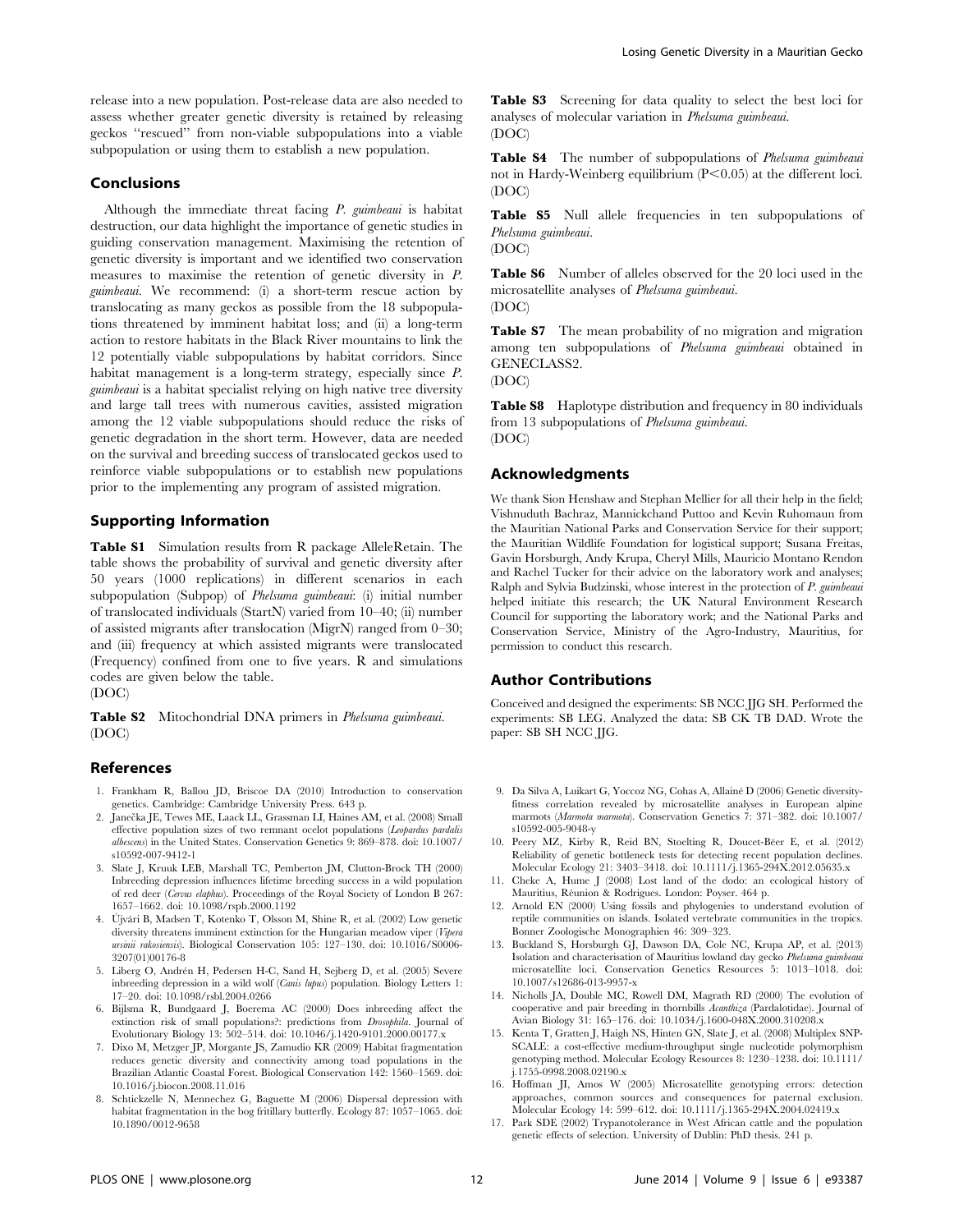- 18. Van Oosterhout C, Hutchinson WF, Wills DPM, Shipley P (2004) MICRO-CHECKER: software for identifying and correcting genotyping errors in microsatellite data. Molecular Ecology Notes 4: 535–538. doi: 10.1111/j.1471- 8286.2004.00684.x
- 19. Kalinowski ST, Wagner AP, Taper ML (2006) ML-RELATE: a computer program for maximum likelihood estimation of relatedness and relationship. Molecular Ecology Notes 6: 576–579. doi: 10.1111/j.1471-8286.2006.01256.x
- 20. Anderson EC, Dunham KK (2008) The influence of family groups on inferences made with the program Structure. Molecular Ecology Resources 8: 1219–1229. doi: 10.1111/j.1755-0998.2008.02355.x
- 21. Antao T, Lopes A, Lopes RJ, Beja-Pereira A, Luikart G (2008) LOSITAN: a workbench to detect molecular adaptation based on a  $F_{st}$ -outlier method. BMC Bioinformatics 9 (323). doi: 10.1186/1471-2105-9-323
- 22. Raymond M, Rousset F (1995) GENEPOP (version 1.2): population genetics software for exact tests and ecumenicism. Journal of Heredity 86: 248–249. doi: cgi/content/short/86/3/248
- 23. Verhoeven KJF, Simonsen KL, McIntyre LM (2005) Implementing false discovery rate control: increasing your power. Oikos 108: 643–647. doi: 10.1111/j.0030-1299.2005.13727.x
- 24. Kalinowski ST, Taper ML, Marshall TC (2007) Revising how the computer program CERVUS accommodates genotyping error increases success in paternity assignment. Molecular Ecology 16: 1099–1106. doi: 10.1111/j.1365- 294X.2007.03089.x
- 25. Kalinowski ST (2005) HP-RARE 1.0: a computer program for performing rarefaction on measures of allelic richness. Molecular Ecology Notes 5: 187–189. doi: 10.1111/j.1471-8286.2004.00845.x
- 26. Pritchard JK, Stephens M, Donnelly P (2000) Inference of population structure using multilocus genotype data. Genetics 155: 945–959.
- 27. Falush D, Stephens M, Pritchard JK (2003) Inference of population structure using multilocus genotype data: linked loci and correlated allele frequencies. Genetics 164: 1567–1587.
- 28. Evanno G, Regnaut S, Goudet J (2005) Detecting the number of clusters of individuals using the software STRUCTURE: a simulation study. Molecular Ecology 14: 2611–2620. doi: 10.1111/j.1365-294X.2005.02553.x
- 29. Earl DA, von Holdt BM (2012) STRUCTURE HARVESTER: a website and program for visualizing STRUCTURE output and implementing the Evanno method. Conservation Genetics Resources 4: 359–361. doi: 10.1007/s12686- 011-9548-7
- 30. Jakobsson M, Rosenberg NA (2007) CLUMPP: a cluster matching and permutation program for dealing with label switching and multimodality in analysis of population structure. Bioinformatics 23: 1801–1806. doi: 10.1093/ bioinformatics/btm233
- 31. Rosenberg NA (2004) DISTRUCT: a program for the graphical display of population structure. Molecular Ecology Notes 4: 137–138. doi: 10.1046/j.1471- 8286.2003.00566.x
- 32. Chen C, Durand E, Forbes F, Francois O (2007) Bayesian clustering algorithms ascertaining spatial population structure: a new computer program and a comparison study. Molecular Ecology Notes 7: 747–756. doi: 10.1111/j.1471- 8286.2007.01769.x
- 33. Piry S, Alapetite A, Cornuet J-M, Paetkau D, Baudouin L, et al. (2004) GENECLASS2: a software for genetic assignment and first-generation migrant detection. Journal of Heredity 95: 536–539. doi: 10.1093/jhered/esh074
- 34. Rannala B, Mountain JL (1997) Detecting immigration by using multilocus genotypes. Proceedings of the National Academy of Sciences of the USA 94: 9197–9201.
- 35. Paetkau D, Slade R, Burden M, Estoup A (2004) Genetic assignment methods for the direct, real-time estimation of migration rate: a simulation-based exploration of accuracy and power. Molecular Ecology 13: 55–65. doi: 10.1046/ j.1365-294X.2003.02008.x
- 36. Weir BS, Cockerham CC (1984) Estimating F-statistics for the analysis of population structure. Evolution 38: 1358–1370. doi: 10.2307/2408641
- 37. Peakall R, Smouse PE (2012) GenAlEx 6.5: genetic analysis in Excel. Population genetic software for teaching and research - an update. Bioinformatics 28: 2537– 2539. doi: 10.1093/bioinformatics/bts460
- 38. Excoffier L, Smouse PE, Quattro JM (1992) Analysis of molecular variance inferred from metric distances among DNA haplotypes: application to human mitochondrial DNA restriction data. Genetics 131: 479–491.
- 39. Hardy OJ, Vekemans X (2002) SPAGeDi: a versatile computer program to analyse spatial genetic structure at the individual or population levels. Molecular Ecology Notes 2: 618–620. doi: 10.1046/j.1471-8278.2002.00305.x
- 40. Wright S (1943) Isolation by distance. Genetics 28: 114–138.
- 41. Vaughan RE, Wiehe PO (1937) Studies on the vegetation of Mauritius: I. A preliminary survey of the plant communities. Journal of Ecology 25: 289–343.
- 42. Page W, D'Argent G (1997) A vegetation survey of Mauritius. Unpublished report commissioned by IUCN, BASEL. Port Louis: Mauritian Wildlife Foundation. 111 p.
- 43. Nyhagen DF, Kragelund C, Olesen JM, Jones CG (2001) Insular interactions between lizards and flowers: flower visitation by an endemic Mauritian gecko. Journal of Tropical Ecology 17: 755–761.
- 44. Ovenden JR, Peel D, Street R, Courtney AJ, Hoyle SD, et al. (2007) The genetic effective and adult census size of an Australian population of tiger prawns (Penaeus esculentus). Molecular Ecology 16: 127–138. doi: 10.1111/j.1365- 294X.2006.03132.x
- 45. Beerli P (2006) Comparison of Bayesian and maximum-likelihood inference of population genetic parameters. Bioinformatics 22: 341–345. doi: 10.1093/ bioinformatics/bti803
- 46. Cornuet JM, Luikart G (1996) Description and power analysis of two tests for detecting recent population bottlenecks from allele frequency data. Genetics 144: 2001–2014.
- 47. Gardner MG, Bull CM, Cooper SJB, Duffield GA (2000) Microsatellite mutations in litters of the Australian lizard Egernia stokesii. Journal of Evolutionary Biology 13: 551–560. doi: 10.1046/j.1420-9101.2000.00189.x
- 48. Wilson GA, Rannala B (2003) Bayesian inference of recent migration rates using multilocus genotypes. Genetics 163: 1177–1191.
- 49. Pritchard JK, Wen X, Falush D (2009) Documentation for *structure* software: Version 2.3. [http://kinglab.eeb.lsa.umich.edu/EEID/eeid/evolution/Popgen\\_](http://kinglab.eeb.lsa.umich.edu/EEID/eeid/evolution/Popgen_EEID_2012/Manuals/STRUCTURE_Manual.pdf) [EEID\\_2012/Manuals/STRUCTURE\\_Manual.pdf.](http://kinglab.eeb.lsa.umich.edu/EEID/eeid/evolution/Popgen_EEID_2012/Manuals/STRUCTURE_Manual.pdf)
- 50. Weiser EL, Grueber CE, Jamieson IG (2012) AlleleRetain: a program to assess management options for conserving allelic diversity in small, isolated populations. Molecular Ecology Resources 12: 1161–1167. doi: 10.1111/  $\frac{1}{2}$ 1755-0998.2012.03176 $\frac{x}{2}$
- 51. Palstra FP, Fraser DJ (2012) Effective/census population size ratio estimation: a compendium and appraisal. Ecology and Evolution 2: 2357–2365. doi:10.1002/ ece3.329
- 52. Austin JJ, Arnold EN, Jones CG (2004) Reconstructing an island radiation using ancient and recent DNA: the extinct and living day geckos (Phelsuma) of the Mascarene islands. Molecular Phylogenetics and Evolution 31: 109–122. doi: 10.1016/j.ympev.2003.07.011
- 53. Rozen S, Skaletsky H (2000) Primer3 on the WWW for general users and for biologist programmers. In: Misener S, Krawetz SA, eds. Methods in molecular biology, vol. 132: bioinformatics methods and protocols. Totowa, NJ: Humana Press. pp 365–386.
- 54. Kumar S, Nei M, Dudley J, Tamura K (2008) MEGA: a biologist-centric software for evolutionary analysis of DNA and protein sequences. Briefings in Bioinformatics 9: 299–306. doi: 10.1093/bib/bbn017
- 55. Nei M (1987) Molecular evolutionary genetics. New York: Columbia University Press. 526 p.
- 56. Rozas J, Sánchez-DelBarrio JC, Messeguer X, Rozas R (2003) DnaSP, DNA polymorphism analyses by the coalescent and other methods. Bioinformatics 19: 2496–2497. doi: 10.1093/bioinformatics/btg359
- 57. Huelsenbeck JP, Ronquist F (2001) MRBAYES: Bayesian inference of phylogenetic trees. Bioinformatics 17: 754–755. doi: 10.1093/bioinformatics/ 17.8.754
- 58. Posada D, Crandall KA (1998) MODELTEST: testing the model of DNA substitution. Bioinformatics 14: 817–818. doi: 10.1093/bioinformatics/14.9.817
- 59. Clement M, Posada D, Crandall KA (2000) TCS: a computer program to estimate gene genealogies. Molecular Ecology 9: 1657–1659.
- 60. Tajima F (1989) Statistical method for testing the neutral mutation hypothesis by DNA polymorphism. Genetics 123: 585–595.
- 61. Fu Y-X (1997) Statistical tests of neutrality of mutations against population growth, hitchhiking and background selection. Genetics 147: 915–925.
- 62. Slatkin M, Hudson RR (1991) Pairwise comparisons of mitochondrial DNA sequences in stable and exponentially growing populations. Genetics 129: 555– 562.
- 63. Rogers AR, Harpending H (1992) Population growth makes waves in the distribution of pairwise genetic differences. Molecular Biology and Evolution 9: 552–569.
- 64. Rocha S, Posada D, Harris DJ (2013) Phylogeography and diversification history of the day-gecko genus Phelsuma in the Seychelles islands. BMC Evolutionary Biology 13(3). doi: 10.1186/1471-2148-13-3
- 65. Keller LF, Waller DM (2002) Inbreeding effects in wild populations. Trends in Ecology & Evolution 17: 230–241. doi: 10.1016/S0169-5347(02)02489-8
- 66. Hartl DL, Clark AG (1997) Principles of population genetics. Sunderland: Sinauer. 542 p.
- 67. Manel S, Gaggiotti OE, Waples RS (2005) Assignment methods: matching biological questions with appropriate techniques. Trends in Ecology & Evolution 20: 136–142. doi: 10.1016/j.tree.2004.12.004
- 68. Levy E, Kennington WJ, Tomkins JL, LeBas NR (2012) Phylogeography and population genetic structure of the ornate dragon lizard, Ctenophorus ornatus. PLoS One 7 (10): e46351. doi: 10.1371/journal.pone.0046351
- Balmer O, Ciofi C, Galbraith DA, Swingland IR, Zug GR, et al. (2011) Population genetic structure of Aldabra giant tortoises. Journal of Heredity 102: 29–37. doi: 10.1093/jhered/esq096
- 70. Wang J-P, Lin H-D, Huang S, Pan C-H, Chen X-L, et al. (2004) Phylogeography of Varicorhinus barbatulus (Cyprinidae) in Taiwan based on nucleotide variation of mtDNA and allozymes. Molecular Phylogenetics and Evolution 31: 1143–1156. doi: 10.1016/j.ympev.2003.10.001
- 71. Landguth EL, Cushman SA, Schwartz MK, McKelvey KS, Murphy M, et al. (2010) Quantifying the lag time to detect barriers in landscape genetics. Molecular Ecology 19: 4179–4191. doi: 10.1111/j.1365-294X.2010.04808.x
- 72. Wright S (1969) Evolution and the genetics of populations, Volume 2: The theory of gene frequencies. Chicago: University Chicago Press. 520 p.
- 73. Meirmans PG (2012) The trouble with isolation by distance. Molecular Ecology 21: 2839–2846. doi: 10.1111/j.1365-294X.2012.05578.x
- 74. Safford RJ (1997) A survey of the occurrence of native vegetation remnants on Mauritius in 1993. Biological Conservation 80: 181–188. doi: 10.1016/S0006- 3207(96)00048-1